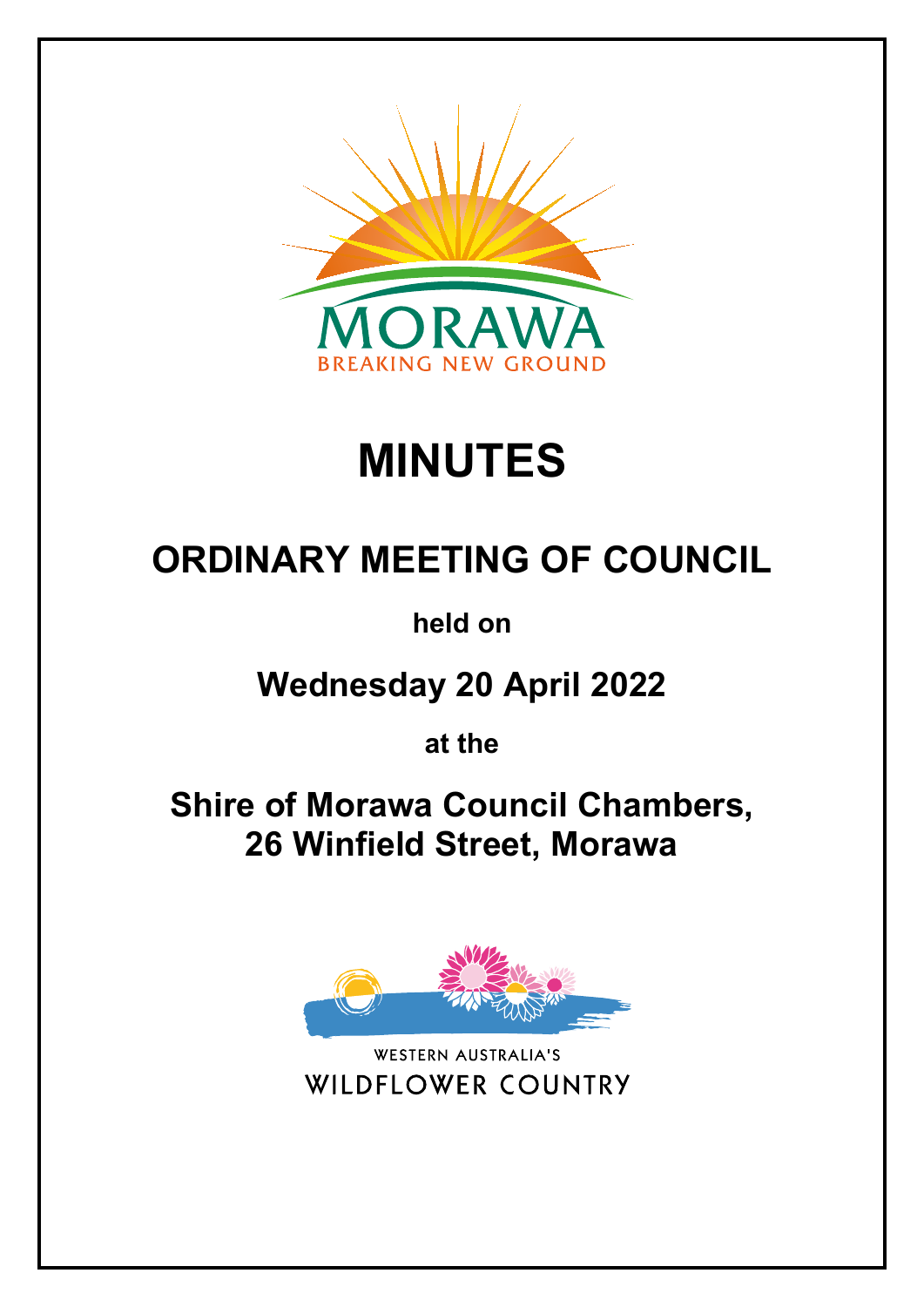#### *DISCLAIMER*

*No responsibility whatsoever is implied or accepted by the Shire of Morawa for any act, omission, statement or intimation occurring during Council Meetings. The Shire of Morawa disclaims any liability for any loss whatsoever and howsoever caused arising out of reliance by any person or legal entity on any such act, omission, and statement of intimation occurring during Council Meetings.*

*Any person or legal entity that acts or fails to act in reliance upon any statement, act or omission occurring in a Council Meeting does so at their own risk. The Shire of Morawa advises that any person or legal entity should only rely on formal confirmation or notification of Council resolutions.*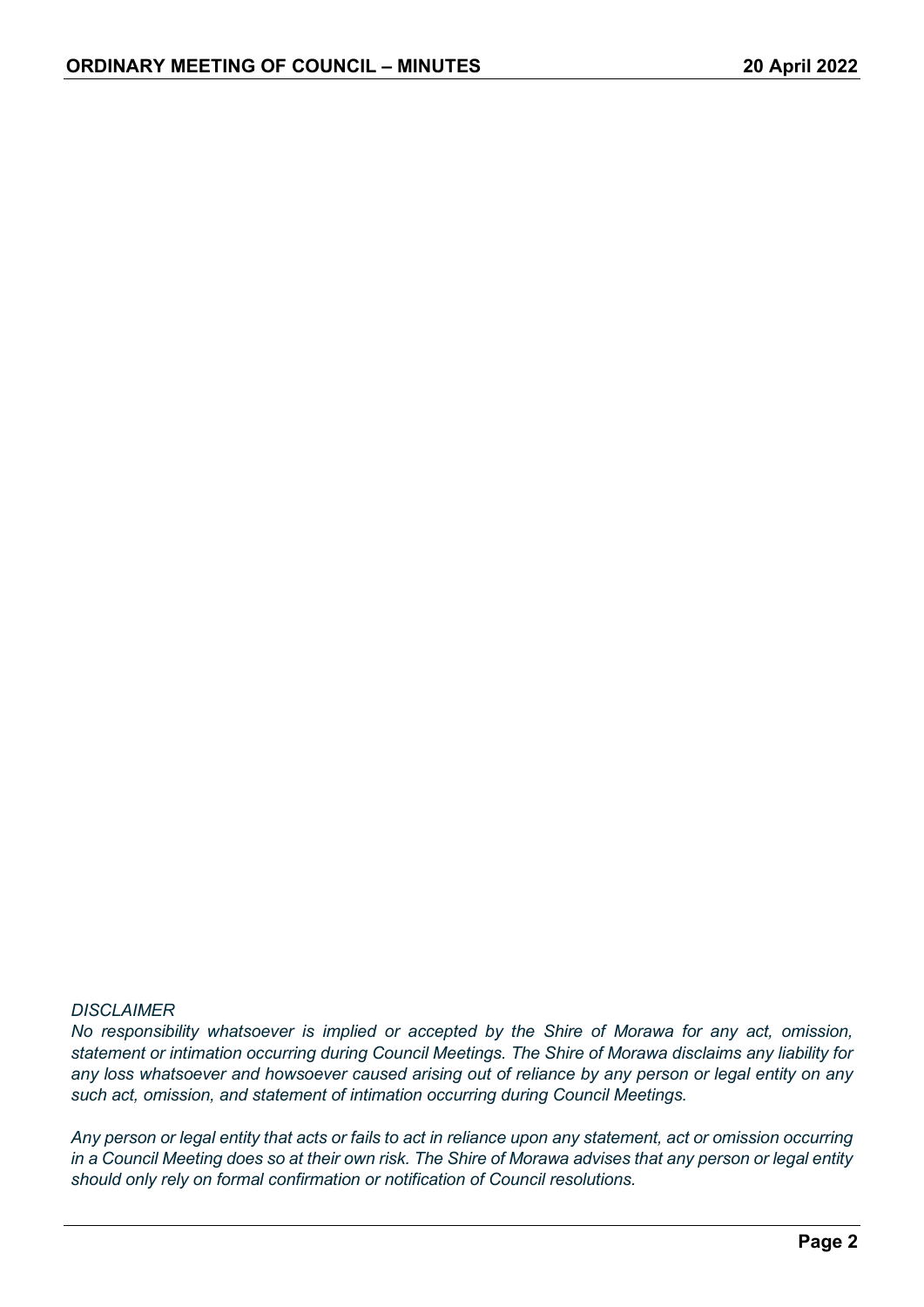## **Item 1 Opening of Meeting**

The President declared the meeting open at 5.33pm.

## **Item 2 Acknowledgement of Traditional Owners and Dignitaries**

The President acknowledges the traditional custodians, the Yamatii people, and recognises the contribution of Yamatji elder's past, present and future, in working together for the future of Morawa.

'This meeting is being recorded on audio tape and to assist with minute taking purposes. The public is reminded that in accordance with Section 6.16 of the Shire of Morawa Meeting Procedures Local Law 2012 that nobody shall use any visual or vocal recording device or instrument to record the proceedings of Council without the written permission of the presiding member'.

## **Item 3 Recording of Attendance**

#### **3.1 Attendance**

#### **Council**

President (Presiding Member) Councillor Karen Chappel Deputy President Councillor Ken Stokes Councillor Jane Coaker Councillor Debbie Collins Councillor Yvette Harris Councillor Shirley Katona

#### **Staff**

Chief Executive Officer Scott Wildgoose Scott Wildgoose Executive Manager Corporate & Community Services Jackie Hawkins Executive Manager Works and Assets **Paul Buist** Paul Buist Executive Manager Works and Assets **Paul Devick Paul Devels**<br>Fovironmental Health Officer (Victoria Park) **Paul Devict Michael Van Der Miele** Environmental Health Officer (Victoria Park)

#### **Members of the Public**

Dave Coaker

## **3.2 Attendance by Telephone / Instantaneous Communications**

In accordance with section14 of the *Local Government (Administration) Regulations 1996 "Meetings held by electronic means in public health emergency or state of emergency (Act s. 5.25(1)(ba*))", the President to declare that this Meeting may take place via instantaneous communication. All Councillors and staff are to be available either via telephone (teleconference) or in person.

#### **3.3 Apologies**

Nil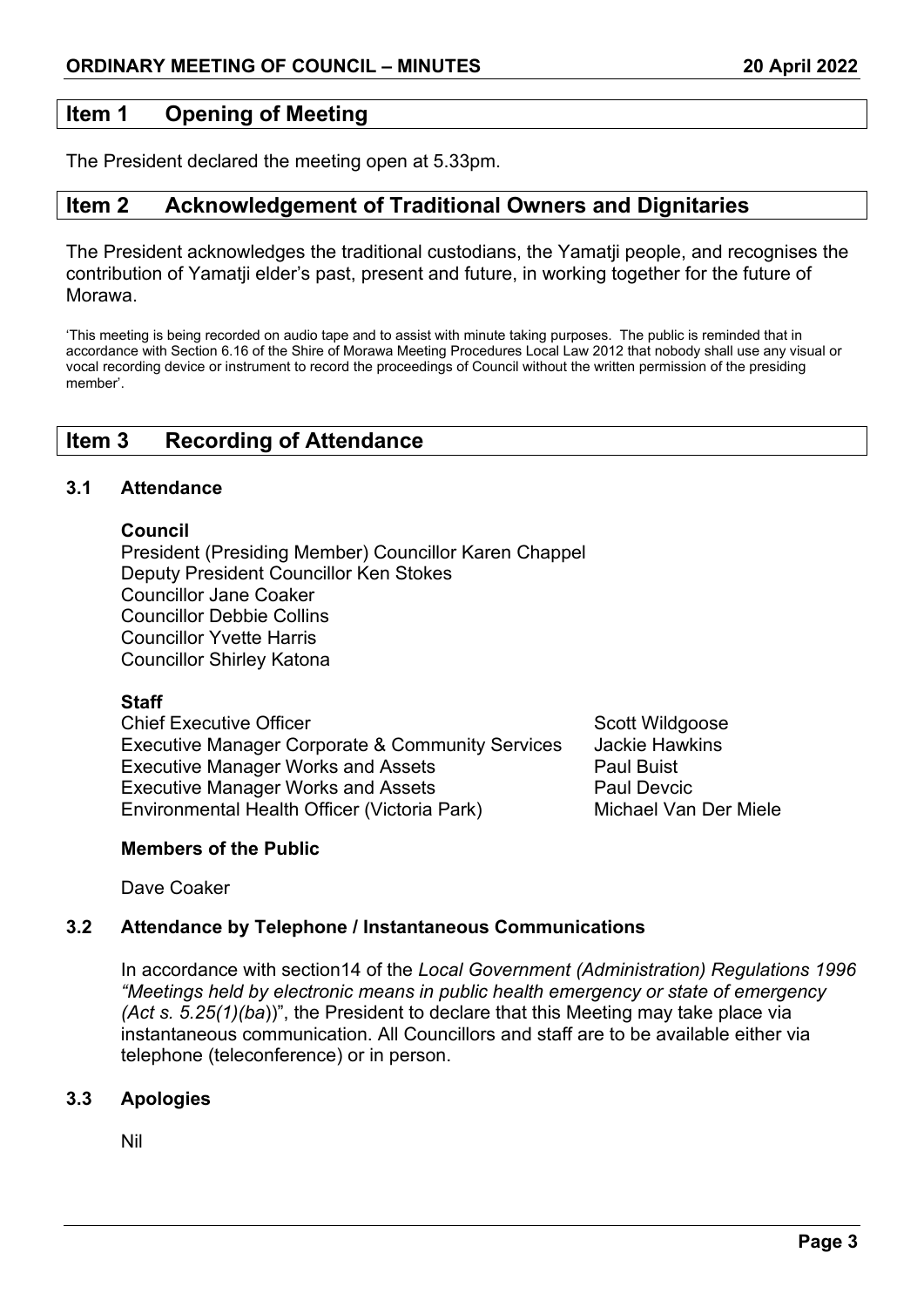#### **3.4 Approved Leave of Absence**

Nil

#### **3.5 Disclosure of Interests**

Cr Chappel declared an impartiality interest in relation item 11.1.3 – as the property owner is a relative.

| Agenda Item 11.1.3 - Commissioned - Public Art |                           |                                      |
|------------------------------------------------|---------------------------|--------------------------------------|
| <b>Disclosing Member</b>                       | <b>Nature of Interest</b> | The Nature being                     |
| Cr Chappel                                     | Impartiality Interest     | The property owner is a<br>relative. |

## **Item 4 Applications for Leave of Absence**

Nil

## **Item 5 Response to Previous Questions**

Nil

## **Item 6 Public Question Time**

#### *Important note:*

*Members of the public are also reminded that in accordance with section 6.17(4) of the Shire of Morawa Meeting Procedures Local Law 2012 mobile telephones must be switched off and not used during the meeting.'*

#### **6.1 Public Question Time**

Nil

#### **6.2 Public Statement Time**

Nil

#### **6.3 Petitions/Deputations/Presentations/Submissions**

Nil

## **Item 7 Questions from Members without Notice**

Nil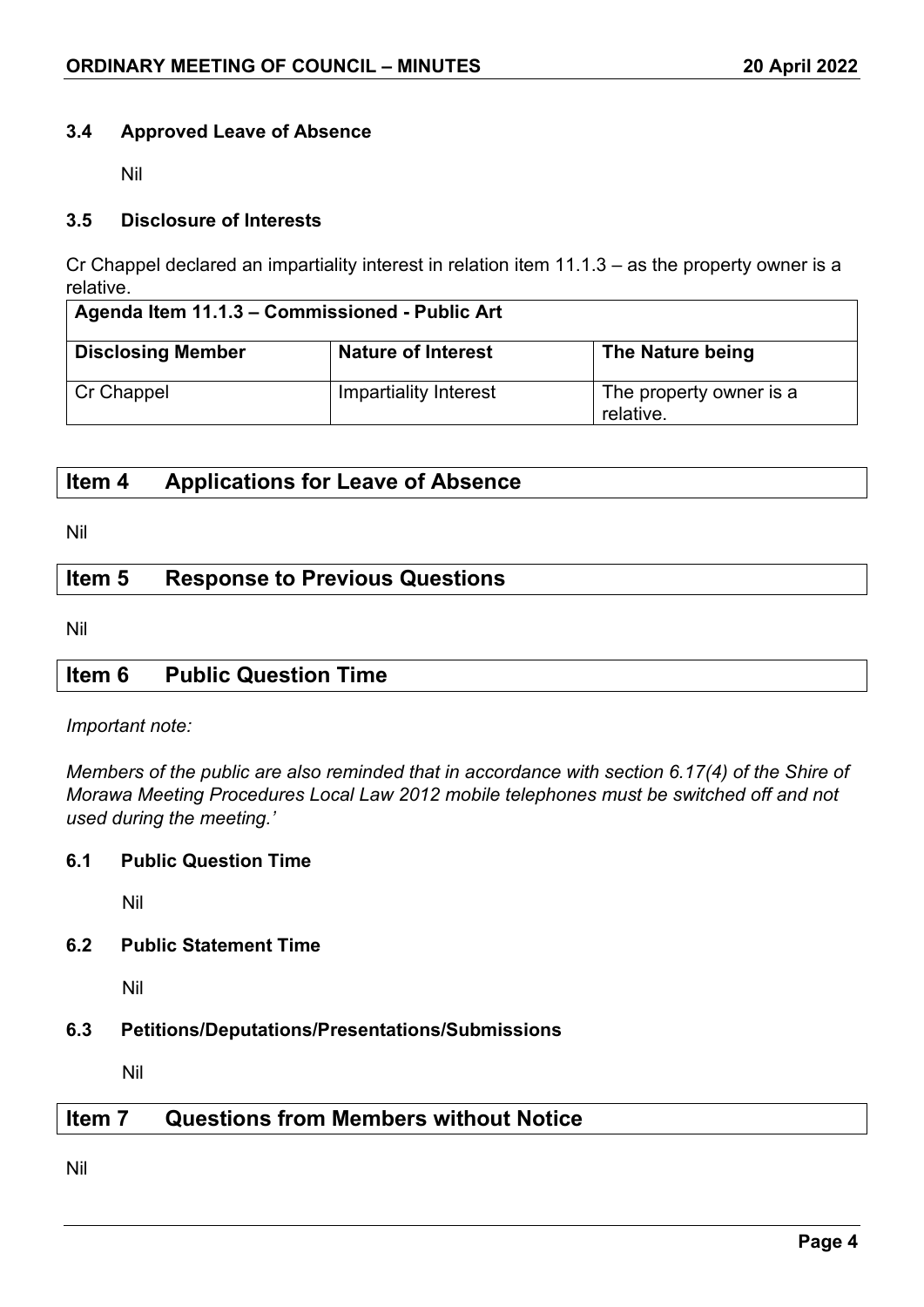## **Item 8 Announcements by Presiding Member without Discussion**

On the 1 April 2022, the Shire President fixed the Extraordinary Election date as 9 July 2022 pursuant to Section 4.9 (1a) of the Local Government Act 1995. Under legislation the Shire is required to hold an election within 4 months of a Councillor resigning, and the date of the election must be fixed within 1 month of the resignation. Given Mr Dean Carslake resigned from Council on the 14 March 2022, the fixing of the election date as 9 July 2022 meets the Shire's regulatory requirements.

| <b>Date</b>   | <b>Details of Meeting</b>                                                                |
|---------------|------------------------------------------------------------------------------------------|
| 2 March 2022  | <b>State Council</b>                                                                     |
| 3 March 2022  | <b>SAC Delegations Workshop</b>                                                          |
| 4 March 2022  | WA Women's Hall of Fame Ceremony                                                         |
| 8 March 2022  | Meeting with Hon Stephen Dawson MLC                                                      |
| 9 March 2022  | W.A Country Health Services Meeting                                                      |
| 10 March 2022 | Shire of Morawa Agenda Settlement                                                        |
| 10 March 2022 | <b>Audit and Risk Committee Meeting</b>                                                  |
| 11 March 2022 | Institute of Public Works Engineering Australasia Gala Dinner                            |
| 15 March 2022 | General Practitioner tendering for Regional Local Government<br>Meeting                  |
| 16 March 2022 | <b>Business Breakfast with Prime Minister Scott Morrison</b>                             |
| 16 March 2022 | <b>LGIS Board Induction</b>                                                              |
| 17 March 2022 | Leadership Day with the Morawa District High School student<br>Councillors               |
| 17 March 2022 | Shire of Morawa Ordinary Council Meeting                                                 |
| 18 March 2022 | Regional Road Group Sub meeting- Morawa                                                  |
| 22 March 2022 | Arts and Culture and Heritage Workshop- Morawa                                           |
| 24 March 2022 | <b>ALGA Board Meeting- Canberra</b>                                                      |
| 25 March 2022 | Meeting with the General Director of Local Government                                    |
| 25 March 2022 | <b>LGIS Board Meeting</b>                                                                |
| 28 March 2022 | Public Accounts Committee Meeting- Student Transport Assistance<br><b>Policy Hearing</b> |
| 30 March 2022 | Mining Community Policy Forum                                                            |
| 30 March 2022 | <b>Special State Council Meeting</b>                                                     |
| 31 March 2022 | Regional Road Group Chairs' Meeting- Development Assistance<br>Panel.                    |

#### **President's Meetings for the month of March 2022.**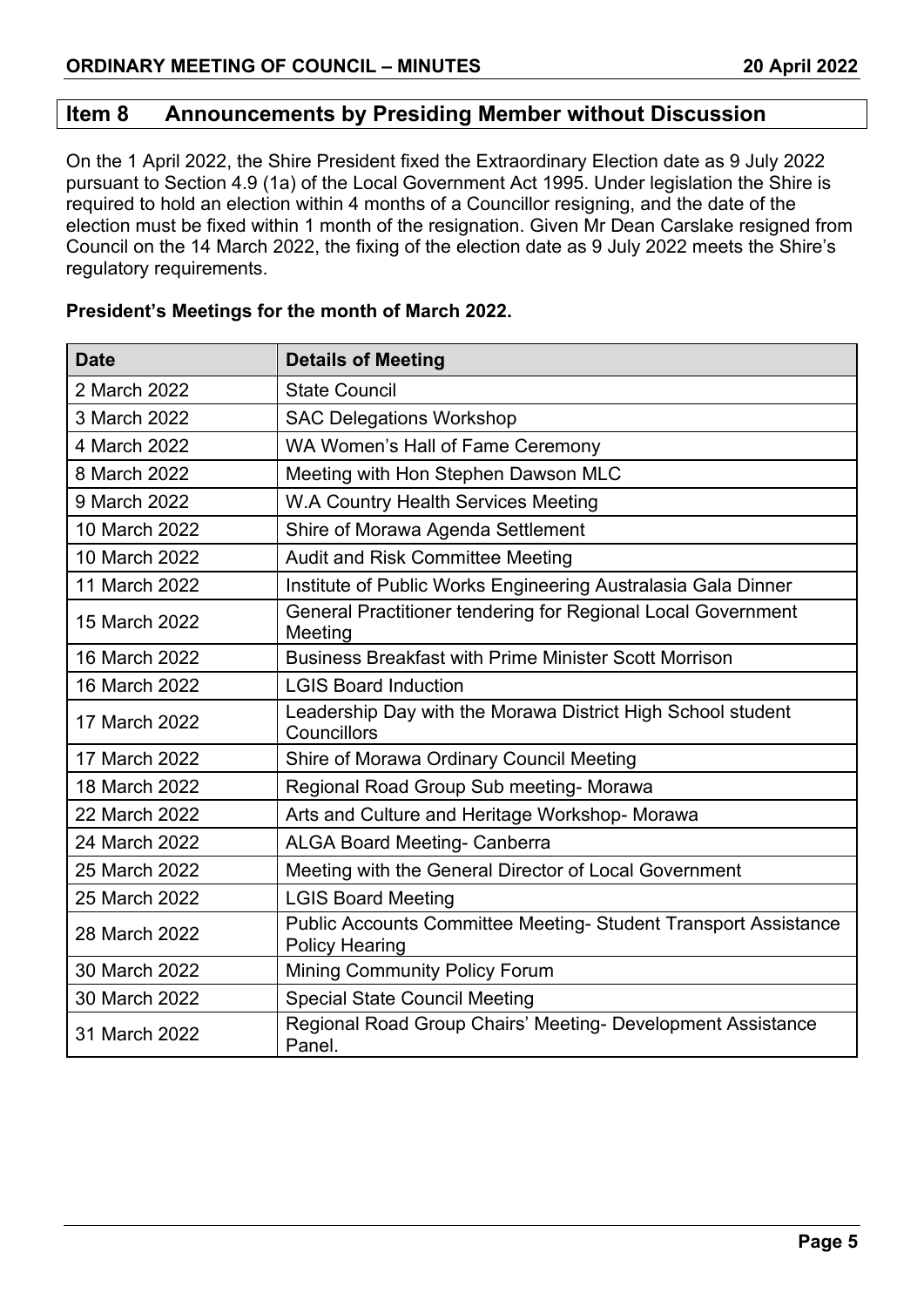## **Item 9 Declaration by all Members to have given due consideration to All Matters Contained in the Business Paper before the Meeting**

The Elected Members to declare that they had given due consideration to all matters contained in the agenda.

- President Councillor Karen Chappel
- Deputy President Councillor Ken Stokes
- Councillor Debbie Collins
- Councillor Jane Coaker
- Councillor Shirley Katona
- Councillor Yvette Harris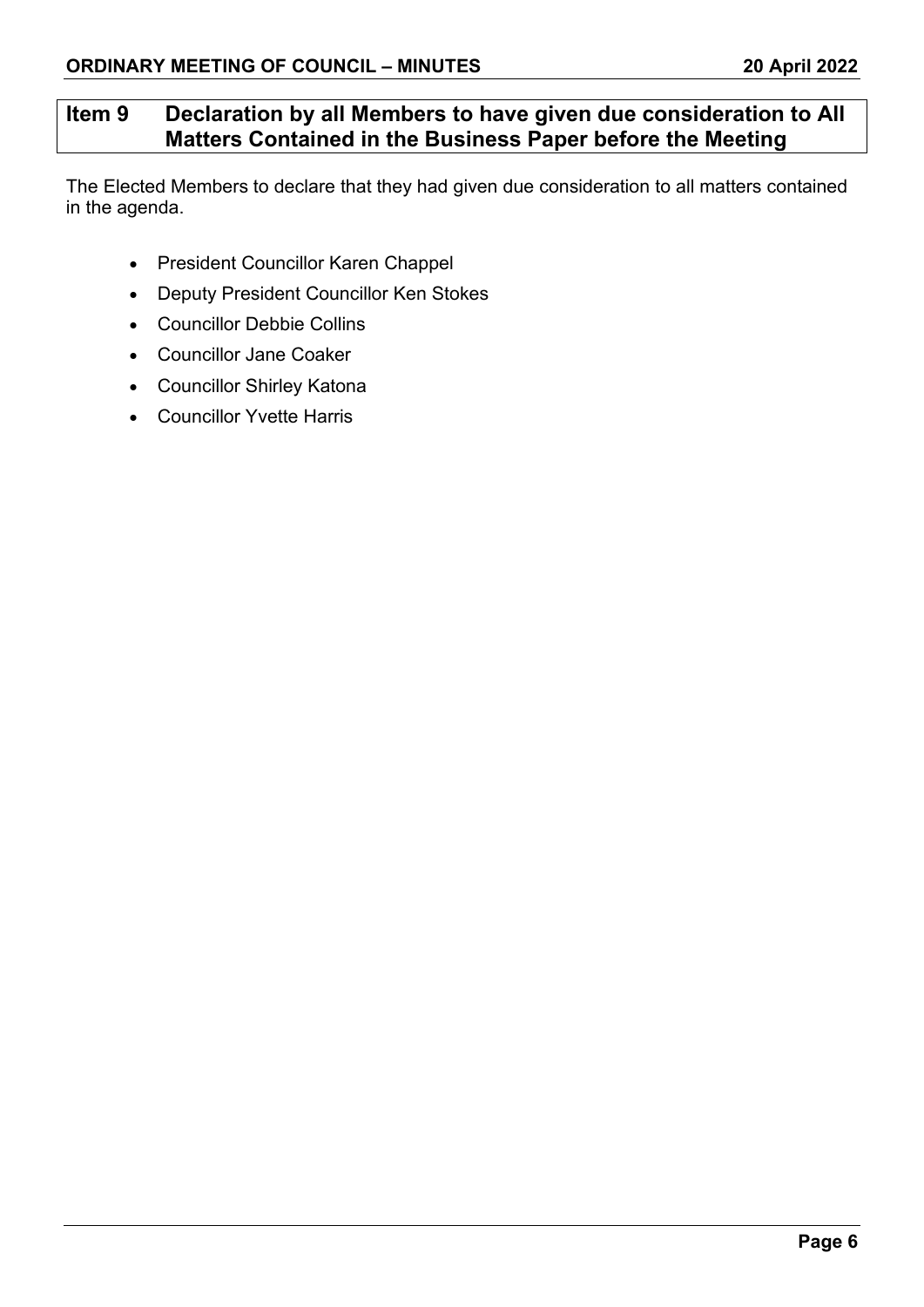## **Item 10 Confirmation of Minutes of Previous Meeting**

The Minutes of the 17 March 2022 Ordinary Council Meeting were provided under separate cover via the Shire of Morawa's secure portal to all Councillors on 20 March 2022.

#### **OFFICER'S RECOMMENDATION/ RESOLUTION**

**That Council confirm that:**

**220401 Moved: Cr Stokes Seconded: Cr Collins**

**1. the Minutes of the Ordinary Council Meeting held 17 March 2022 are a true and correct record.**

*CARRIED BY SIMPLE MAJORITY 6/0*

*Disclaimer*

*Members of the public are cautioned against taking any action on Council decisions, on items in this agenda in which they may have an interest, until formal notification in writing from the Shire has been received. Decisions made at this meeting can be revoked pursuant to the Local Government Act 1995.*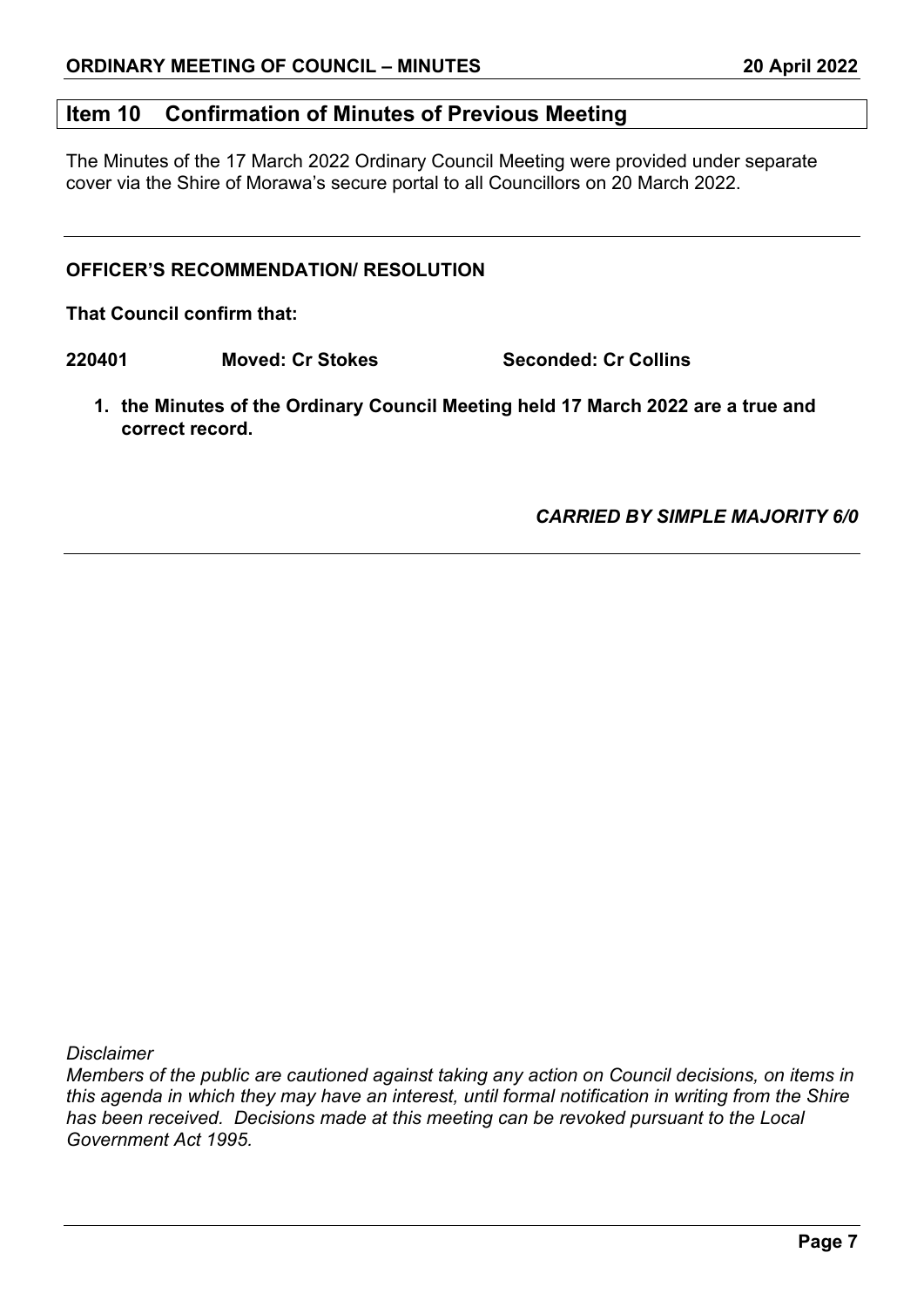#### **Item 11 Reports of Officers**

## **11.1 Chief Executive Officer**

| 11.1.1<br><b>Actions Performed under Delegated Authority for March 2022</b> |                                                                                                                     |  |
|-----------------------------------------------------------------------------|---------------------------------------------------------------------------------------------------------------------|--|
| Author:                                                                     | <b>Executive Assistant</b>                                                                                          |  |
| <b>Authorising Officer:</b>                                                 | <b>Chief Executive Officer</b>                                                                                      |  |
| Disclosure of Interest:                                                     | The Author/Authorising Officer declares that they do not have any<br>conflict of interest in relation to this item. |  |

#### **OFFICER RECOMMENDATION/ RESOLUTION**

| 220402 | <b>Moved: Cr Collins</b> | <b>Seconded: Cr Coaker</b> |
|--------|--------------------------|----------------------------|
|--------|--------------------------|----------------------------|

**That with respect to Actions Performed under Delegated Authority for March 2022, Council:**

#### **1. Accept the Report.**

## *CARRIED BY SIMPLE MAJORITY 6/0*

#### **PURPOSE**

To report back to Council, actions performed under delegated authority from the period 01 March 2022 to 31 March 2022.

#### **DETAIL**

To increase transparency this report has been prepared for Council and includes all actions performed under delegated authority for –

- **Development Approvals;**
- **Building Permits;**
- **Health Approvals;**
- One off delegation to the Chief Executive Officer;
- **Dangerous Goods;**
- **Affixing of Common Seal;**
- Other Delegations as provided for in the Delegations Register.

The following outlines the actions performed within the Shire relative to Delegated Authority from the period 01 March 2022 to 31 March 2022 ('the period') and are submitted to Council for information.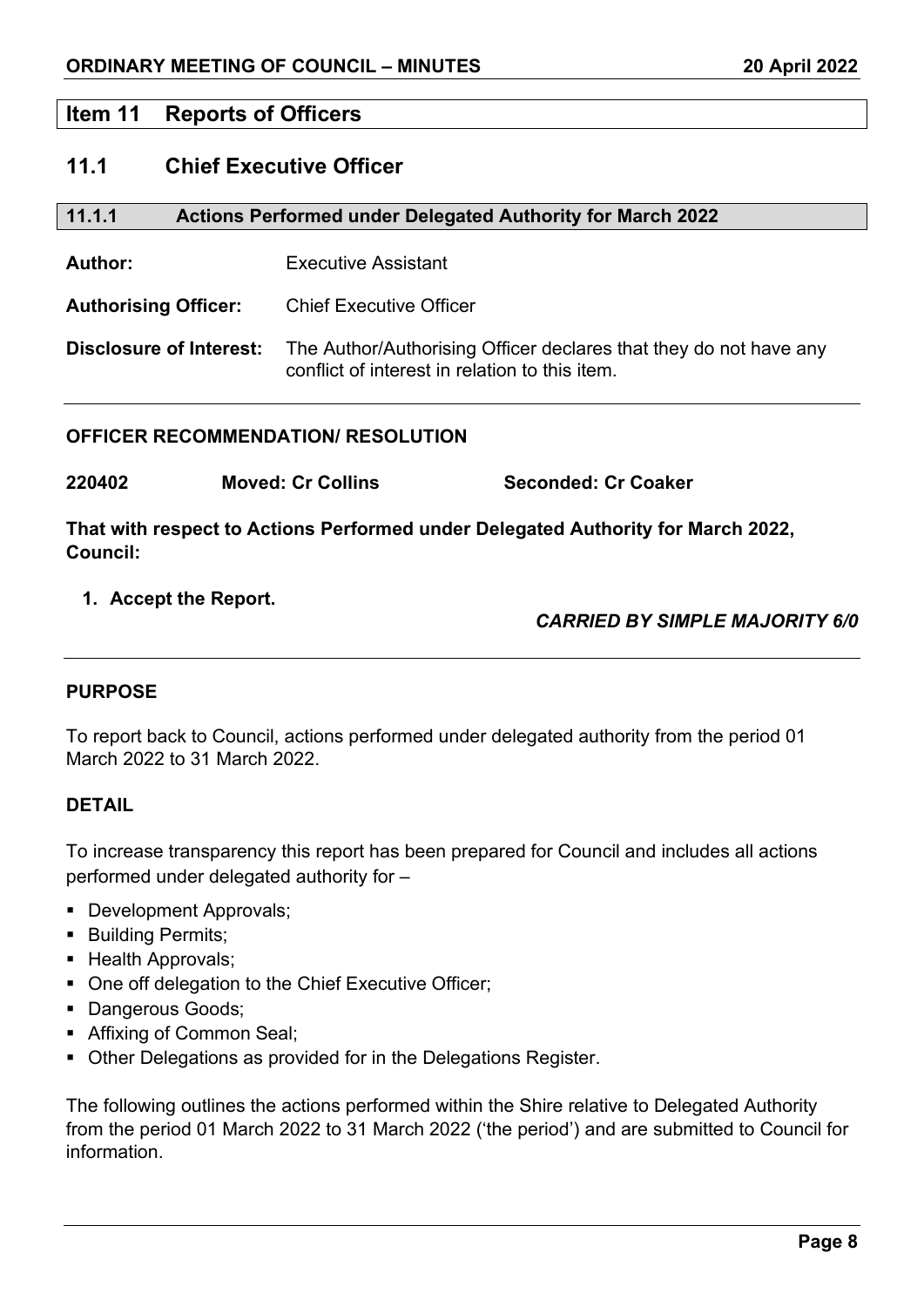#### *Bushfire*

| Date of<br>decision | <b>Decision details</b>                                                                             | <b>Applicant</b> | <b>Other affected</b><br>person(s) |
|---------------------|-----------------------------------------------------------------------------------------------------|------------------|------------------------------------|
| 16/03/2022          | Extend prohibited burning period<br>by 14 days                                                      | N/A              | <b>BFAC</b>                        |
| 16/03/2022          | Appoint Bush Fire officers to<br>carry out the powers and<br>functions in the bush fire act<br>1954 | N/A              | <b>BFAC</b>                        |

#### *Caravan parks and campgrounds*

No delegated decisions were undertaken by Shire pursuant to caravan parks and camping grounds during the period.

#### *Common Seal*

No Common Seal actions were undertaken by the Shire during the period.

#### *Dangerous Goods Safety Act 2004*

No delegated decisions were undertaken by Shire pursuant to Dangerous Goods Safety matters during the period.

#### *Food Act 2008*

No delegated decisions were undertaken by Shire pursuant to the Food Act matters during the period.

#### *Hawkers, traders, and stall holders*

No delegated decisions were undertaken by Shire pursuant to Hawkers, traders, and stall holders during this period.

#### *Liquor Control Act 1988*

No delegated decisions were undertaken by Shire pursuant to liquor matters during the period.

#### *Lodging houses*

No delegated decisions were undertaken by Shire pursuant to lodging house matters during the period.

#### *Public Buildings*

No delegated decisions were undertaken by Shire pursuant to public buildings matters during the period.

#### *Septic Tank Approvals*

No delegated decisions were undertaken by Shire pursuant to the Health Act 1911 and Health (Treatment of Sewage and Disposal of Effluent Waste) Regulations 1974 during the period.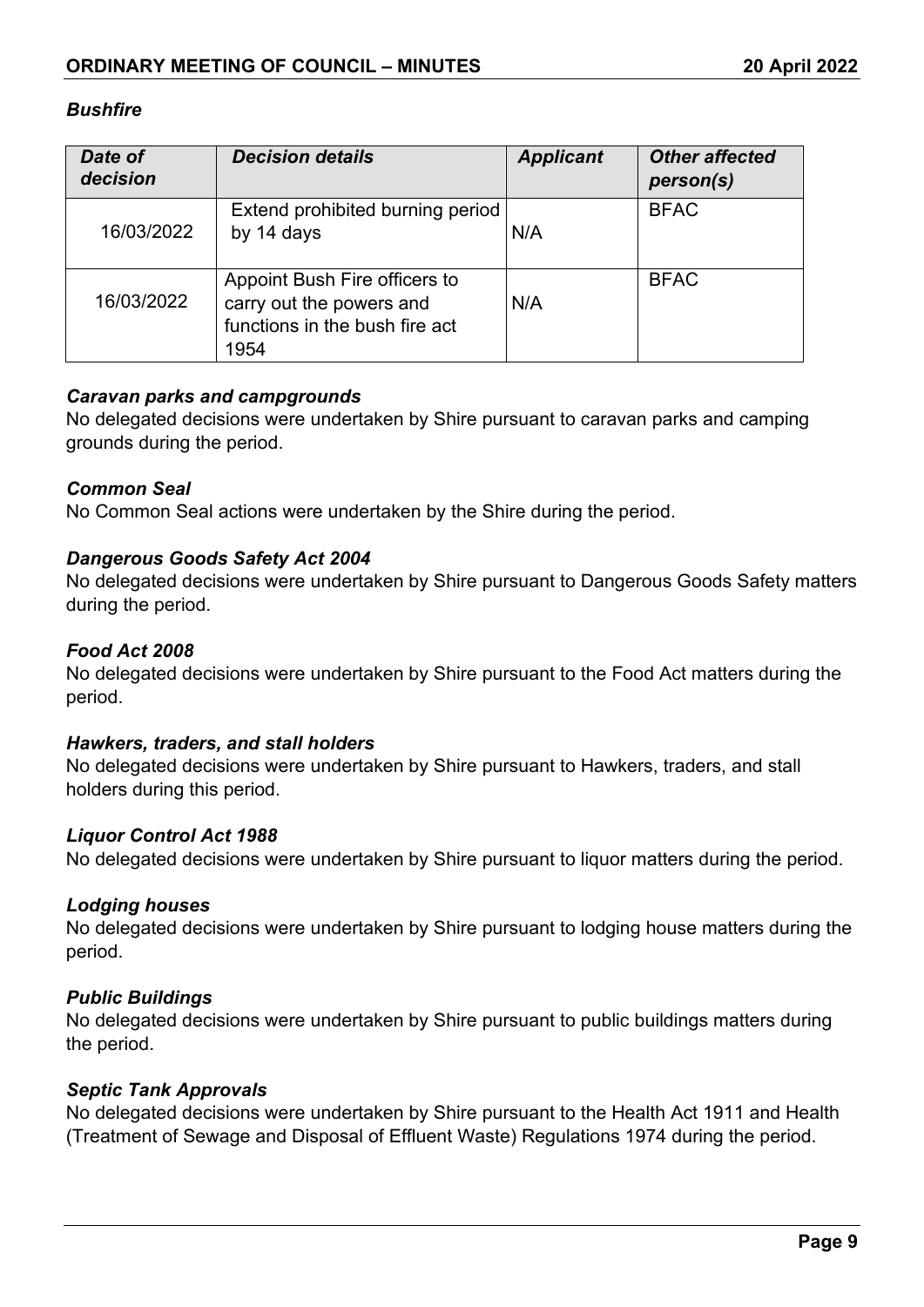#### *Planning Approval*

No delegated decisions were undertaken by Shire pursuant to *Planning & Development Act 2005* during the period.

## *Building Permits*

| Date of<br>decision | <b>Decision</b><br>Ref. | <b>Decision details</b> | <b>Applicant</b> | <b>Other affected</b><br>person(s) |
|---------------------|-------------------------|-------------------------|------------------|------------------------------------|
|                     |                         | Repair cyclone          | 15 Caulfield     |                                    |
| 01/03/2022          | 210987                  | damage to dwelling      | Street, Morawa   |                                    |
|                     |                         | Repair cyclone          | 64 White Ave,    |                                    |
| 02/03/2022          | 211076                  | damage to               | Morawa           |                                    |
|                     |                         | Dwelling and            |                  |                                    |
|                     |                         | Workshop                |                  |                                    |
|                     |                         | Roof and internal       | 20 Winfield      |                                    |
| 15/03/2022          | 220119                  | repairs due to          | Street, Morawa   |                                    |
|                     |                         | storm damage            |                  |                                    |
|                     |                         | Repair storm            | 1503 Morawa-     |                                    |
| 17/03/2022          | 220228                  | damage to roof,         | Yalgoo Road,     |                                    |
|                     |                         | patio and               | Morawa           |                                    |
|                     |                         | verandah                |                  |                                    |
|                     |                         | Repair cyclone          | 174 Judge        |                                    |
| 25/03/2022          | 211063                  | damage to sheds         | Road, Morawa     |                                    |

#### *Other Delegations*

| Date of<br>decision | <b>Decision</b><br>Ref. | <b>Decision details Applicant</b>                        |            | <b>Other affected</b><br>person(s) |
|---------------------|-------------------------|----------------------------------------------------------|------------|------------------------------------|
| 15/03/2022          |                         | Application for a<br>public event- Swing<br>lin the Park | Morawa CRC |                                    |

The CEO also provided advice to the Department of Planning Lands and Heritage in relation to a Native Title Claim and transference of ownership from the Crown for the below parcels of land. The nature of the native title claim is such that the Shire can provide comments but has no decision-making authority in this case.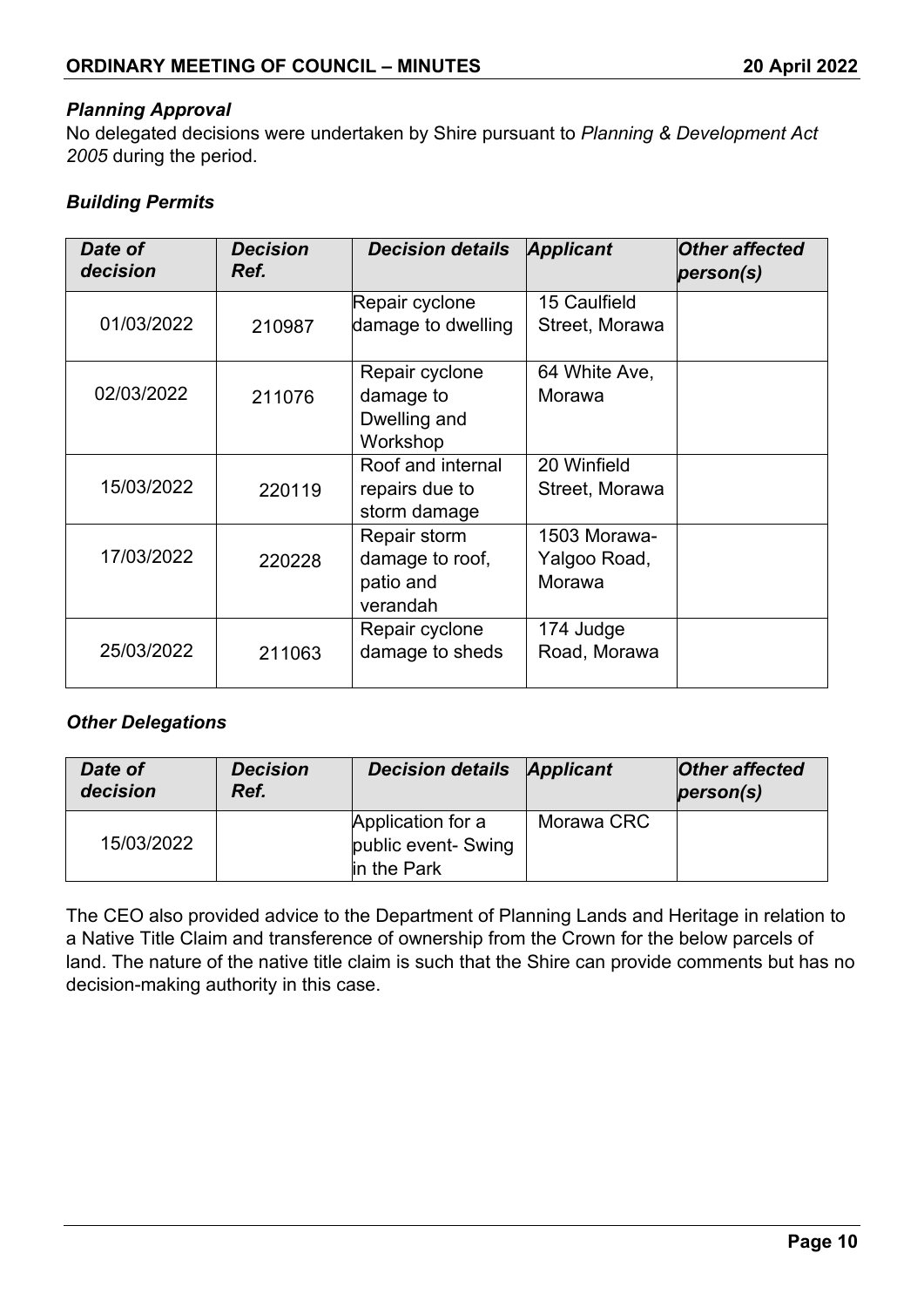

The CEO comments were in response to questions asked as below:

- 1. Are there any future proposals for the land identified? If so, in what time frame? a. Shire of Morawa has no interest in this land or knowledge of any proposals for it.
- 2. Are there any future proposals for any adjoining land which may impact on the proposed transfer of the land identified?
	- a. All of the adjoining land is in private ownership and the Shire suggests making contact with the property owners to ascertain their views on the matter.
- 3. Are there any proposed planning scheme amendments which may affect the land identified? If so, in what time frame?
	- a. The Shire's planning scheme is currently under review, but no changes are proposed for this area.
- 4. Are there any known land management issues with the land identified, e.g. contamination etc?
	- a. The Shire has no knowledge of know land management issues on this land but suggests contact be made with the Department of Mines, Industry Regulation and Safety due to the presence of Mining Tenements and Leases in the area as well as the Department of Biodiversity, Conservation and Attractions due to conservation parks etc. in the region.

## **LEVEL OF SIGNIFICANCE**

Low – report provided to Council for information purposes.

#### **CONSULTATION**

Nil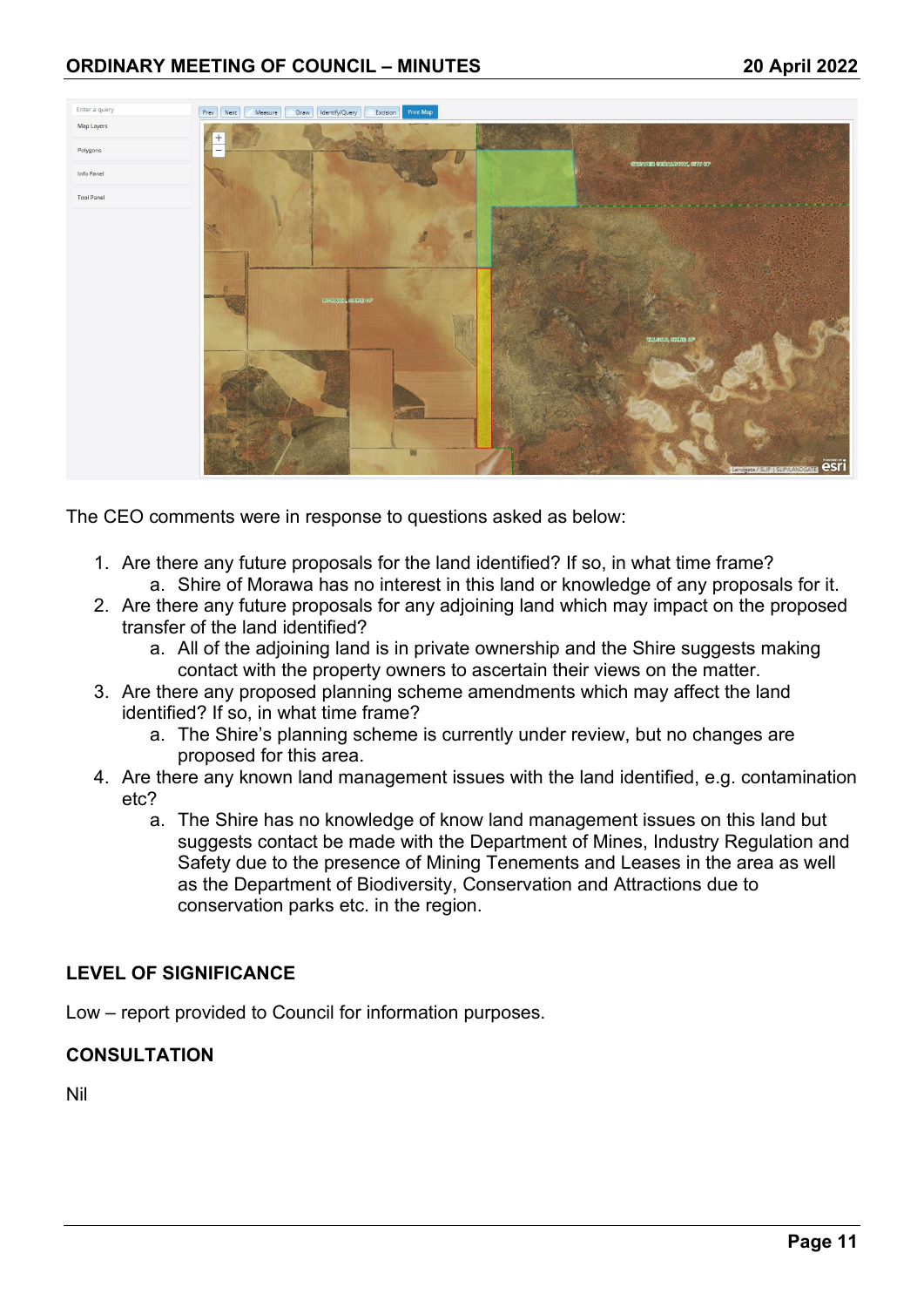#### **LEGISLATION AND POLICY CONSIDERATIONS**

*Building Act 2011 Bushfire Act 1954 Dangerous Goods Safety (Explosives) Regulations 2007 Health Act 1991 Health Act 1911 Health (Public Buildings) Regulations 1992 Liquor Control Act 1988 Local Government Act 1995 Planning & Development Act 2005 Shire of Morawa Local Planning Scheme No. 2 Shire of Morawa Cemeteries 2018 - Local Law Shire of Morawa Dogs 2018 - Local Law Shire of Morawa Extractive Industries 2018 - Local Law Shire of Morawa Fencing 2018 Local Law Shire of Morawa Health 2004 - Local Law Shire of Morawa Public Places and Local Government Property 2018 - Local Law Shire of Morawa Meeting Procedures 2012 - Local Law Shire of Morawa Waste 2018 - Local Law Shire of Morawa Delegations Register (2020)*

#### **Strategic Community Plan 2018 to 2028 (Desktop Reviewed June 2020)**

**Outcome 4.3** A local government that is respected, professional and accountable.

#### **FINANCIAL AND RESOURCES IMPLICATIONS**

There are no known financial implications relating to this Item.

#### **RISK MANAGEMENT CONSIDERATIONS**

There are no known risk management implications relating to this Item.

## **ATTACHMENTS**

Nil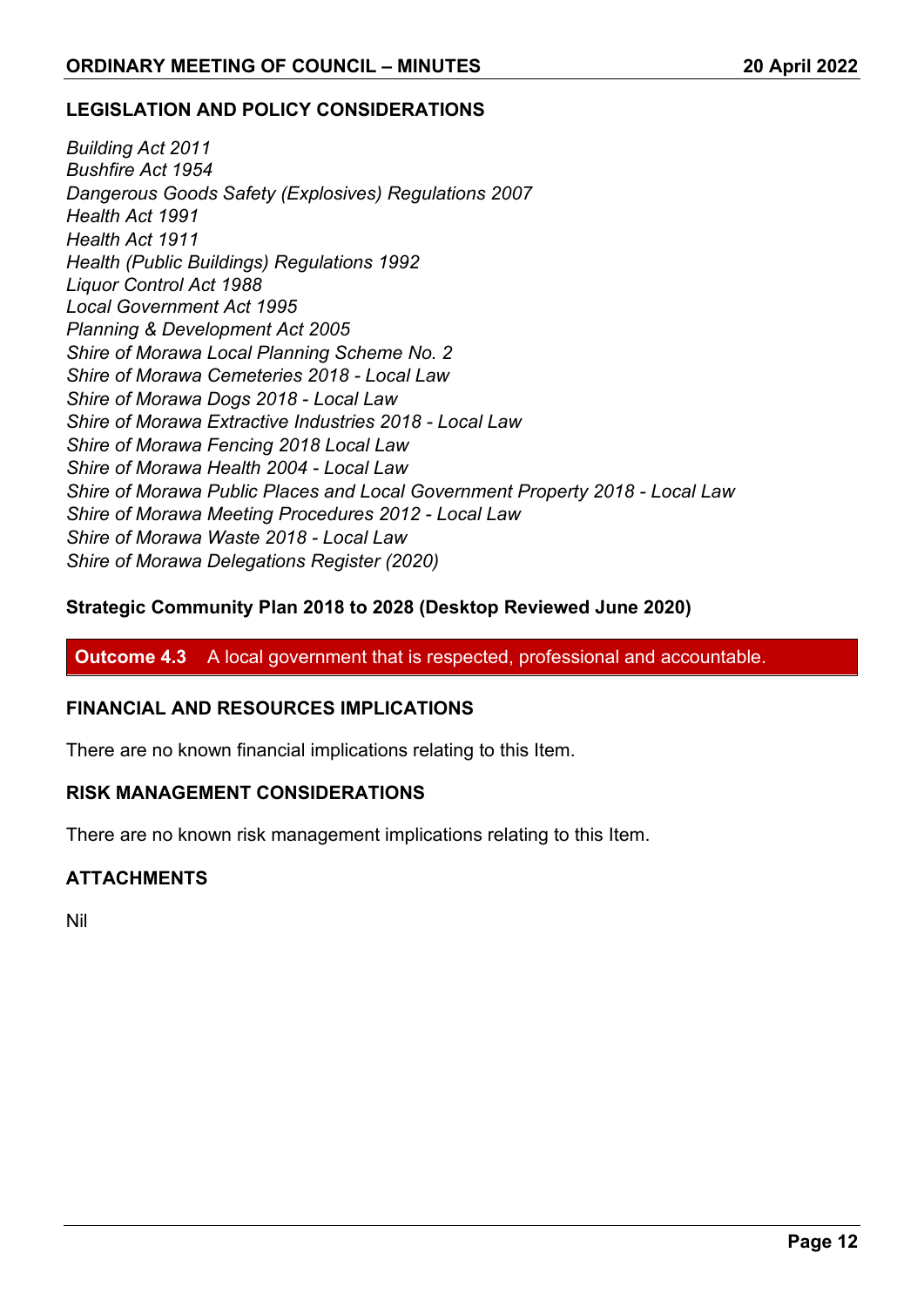#### **11.1.2 WAPC Subdivision Application No. 162090**

**Author:** Planning Officer

**Authorising Officer:** CEO

**Disclosure of Interest:** The Author and Authorising Officer declare that they do not have any conflicts of interest in relation to this item.

#### **OFFICER'S RECOMMENDATION/ RESOLOTION**

**220403 Moved: Cr Stokes Seconded: Cr Coaker** 

**That in regard to WAPC Subdivision No.162090 Council resolves:** 

- 1. **Not to object to subdivision application Western Australian Planning Commission (WAPC) No. 162090 from Hille Thompson & Delfos on behalf of Mr Christopher Croot for Lot No's 3635 & 11470 North East Canna Road, Canna and does not seek to impose any conditions.**
- **2. To suggest to the WAPC that it not apply a Bushfire Attack Level Assessment to Subdivision No. 162090 in this instance as the subdivision does not create any additional lots and a Bushfire Attack Level Assessment will still be applicable in any future approvals for dwellings etc.**

 *CARRIED BY SIMPLE MAJORITY 6/0*

#### **PURPOSE**

Council is requested to provide comment of support to the Western Australian Planning Commission (WAPC) in respect of the subdivision Lot No's 3635 & 11470 North East Canna Road.

#### **DETAIL**

The Western Australian Planning Commission (WAPC) is generally not supportive of the subdivision of Rural zoned land. However, *Development Control Policy 3.4 – Subdivision of Rural Land (DC 3.4)* in particular, clause 6 states that rural subdivision will only be considered in the following exceptional circumstances:

- *a. to realign lot boundaries with no increase in the number of lots, where the resultant lots will not adversely affect rural land uses;*
- *b. to protect and actively conserve places of cultural and natural heritage;*
- *c. to allow for the efficient provision of utilities and infrastructure and/or for access to natural resources;*
- *d. in the Homestead lot policy area, to allow for the continued occupation of existing homesteads when they are no longer used as part of a farming operation; and*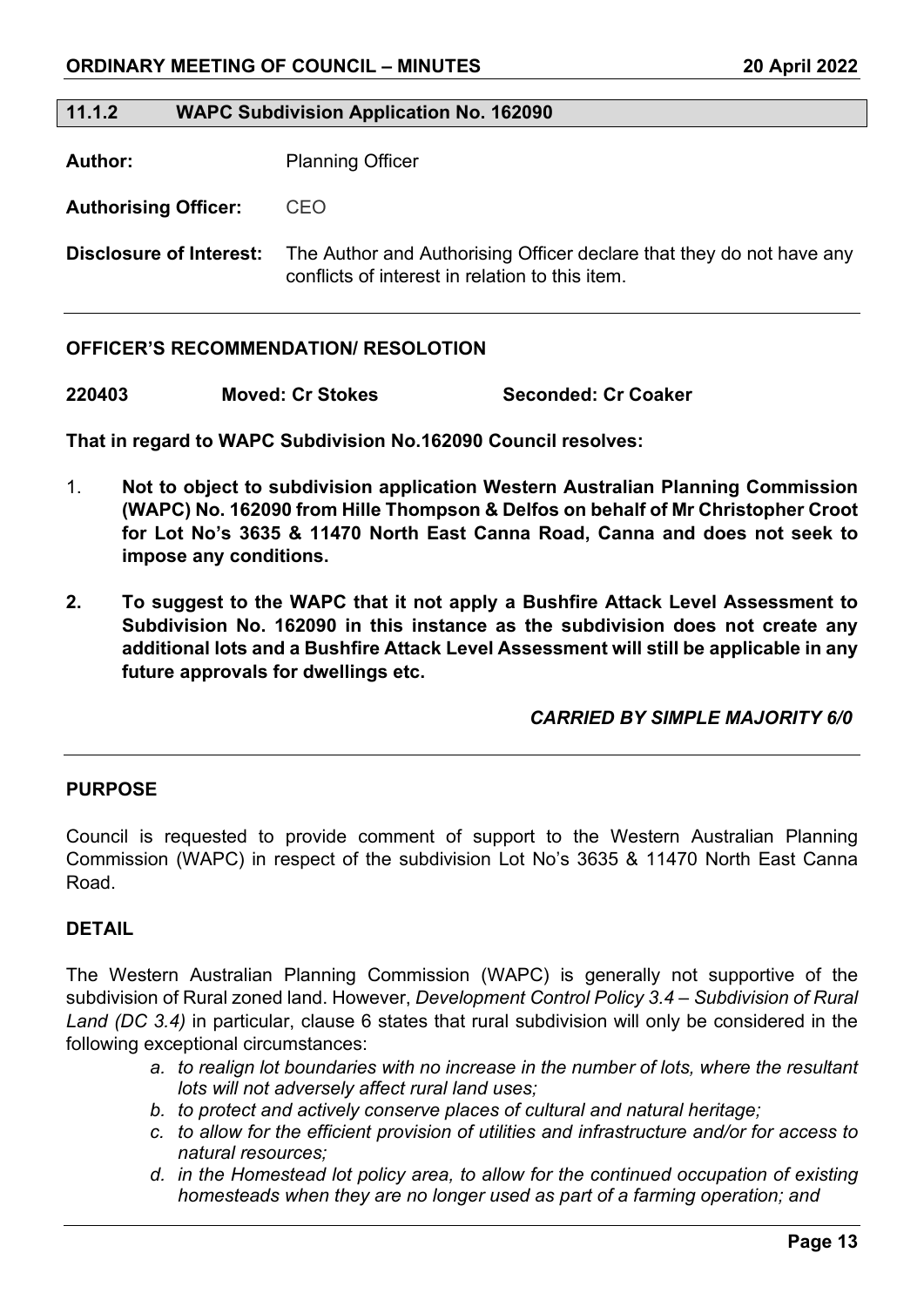*e. for other unusual or unanticipated purposes which, in the opinion of the WAPC, do not conflict with this and other relevant policies and are necessary to the public interest.*

The WAPC Subdivision Application No.162090 seeks a boundary realignment of the land (classified as 'subdivision'). The proposed subdivision will not increase or reduce the number of lots although the lot sizes will be altered to Lot 1 1400.6ha and Lot 2 598.5ha. A*ttachment 1 & Attachment 2.* 

## **LEVEL OF SIGNIFICANCE**

High

#### **CONSULTATION**

Nil

#### **LEGISLATION AND POLICY CONSIDERATIONS**

#### Legislation

- *Planning and Development Act 2005*
- *Land Administration Act 1977*
- Shire of Morawa Local Planning Scheme No.2
- *Local Government Act* 1995
- State Planning Policy SPP3.7 Planning in Bushfire Prone Areas

#### State Government Policies

- State Planning Policy 3.7 Planning in Bushfire Prone Areas
- Development Control Policy 3.4 Subdivision of Rural Land (DC 3.4) Clause 6 Circumstances under which rural subdivision may be considered - In considering applications under section 6, the WAPC will consider rural subdivision in the following exceptional circumstances:
	- *f. to realign lot boundaries with no increase in the number of lots, where the resultant lots will not adversely affect rural land uses;*
	- *g. to protect and actively conserve places of cultural and natural heritage;*
	- *h. to allow for the efficient provision of utilities and infrastructure and/or for access to natural resources;*
	- *i. in the Homestead lot policy area, to allow for the continued occupation of existing homesteads when they are no longer used as part of a farming operation; and*
	- *j. for other unusual or unanticipated purposes which, in the opinion of the WAPC, do not conflict with this and other relevant policies and are necessary to the public interest.*

#### Local Policies

• Shire of Morawa Town Planning Scheme No.2 The land is zoned 'Rural' under the Shire of Morawa Town Planning Scheme No.2 (TPS No. 2). TPS No. 2 has the following Objectives and provisions relevant to the application:

*"4.1.1 Rural Zone*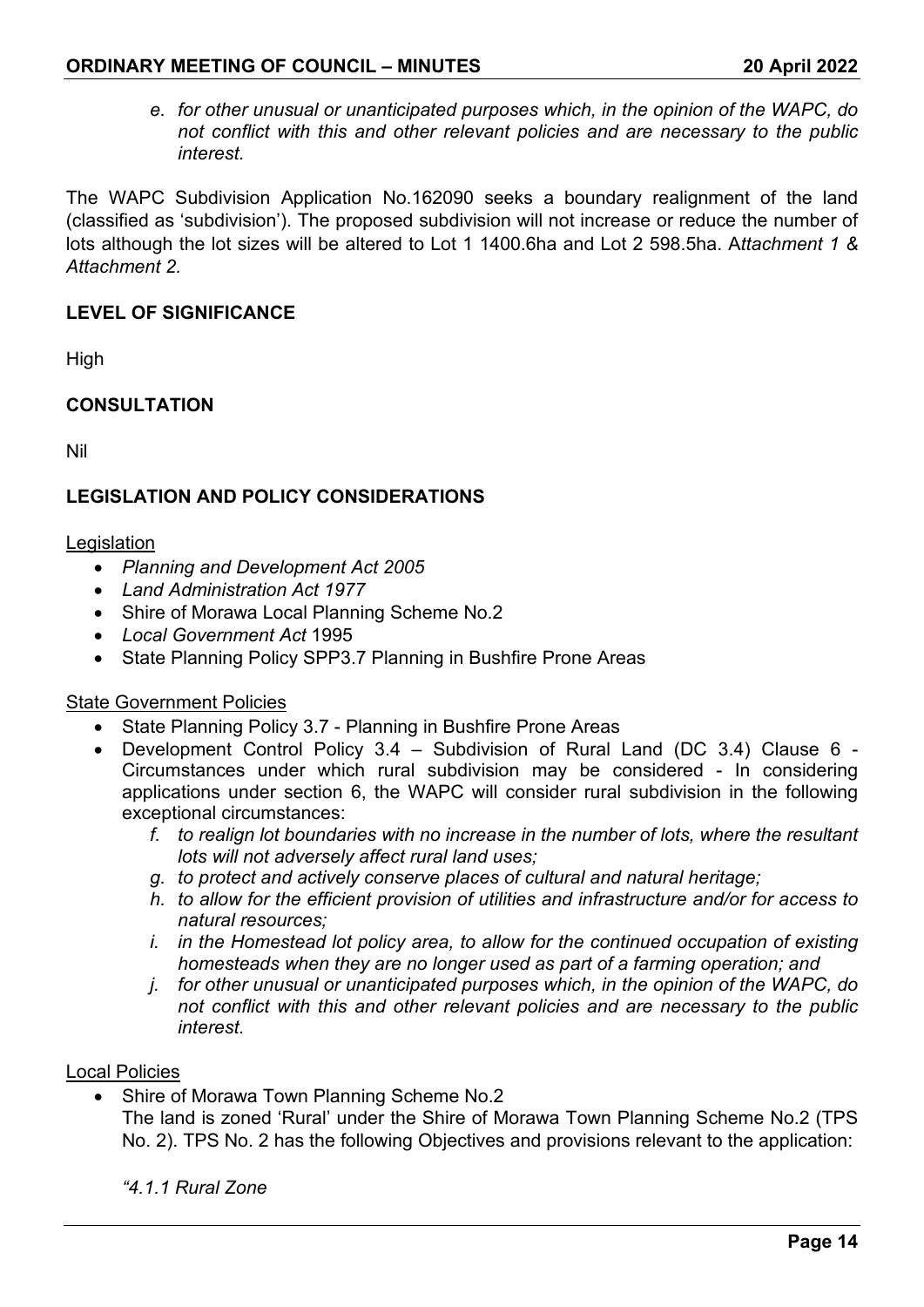#### *4.11.1 Objectives*

- *a) to ensure the continuation of broad-hectare farming as the principal land use in the District and encouraging where appropriate the retention and expansion of agricultural activities;*
- *b) to consider non-rural uses where they can be shown to be of benefit to the District and not detrimental to the natural resources or the environment;*
- *c) to allow for facilities for tourists and travellers, and for recreation uses.*
- *4.11.2 Site Requirements See Table 2.*
- *4.11.3 Development Requirements: Except for:*
- *a) establishment of a firebreak required to comply with a regulation or bylaw, or*
- *b) provision of access to a building site, or*
- *c) the area of building, or*
- *d) cash crops; not more than 2000m2 on any lot shall be cleared of indigenous trees or substantial vegetation. If the Council is satisfied upon receipt of a submission the clearing of an area greater than 2000m2 will not adversely affect the amenity, environmental values, character and landscape qualities of the locality it may approve such land to be cleared subject to conditions as may be required by the Council.*

*4.11.4 Subdivision: Having regard to the prime agricultural importance of land in the zone the Council will only support further subdivision of existing lots where:*

- *a) the lots have already been physically divided by significant natural or man-made features which preclude the continued operation of a farming property as a single unit (unless adjoining land could be similarly subdivided and thereby, by the process of precedent, lead to an undesirable pattern of landuse in the area or in lots too small for uses compatible with the prevailing use in the area or in ribbon development alongside roads);*
- *b) the lots are for farm adjustment;*
- *c) the lots are for specific uses such as recreation facilities and public utilities; or d) the lots are required for the establishment of uses ancillary to the rural use of the land or are required for the travelling public and tourists (such as service stations and motels).*

*4.11.5 Homestead lots: Notwithstanding clause 4.11.4 above, the council may support a subdivision application to excise a homestead lot, containing an existing farm residence, within the Rural Zone, subject to:*

- *(i) there having been a decline in population over two intercensal periods in the Census Collection District within which the subject land is located;*
- *(ii) any such homestead lot being between 4 ha and 10 ha in size, excluding any battleaxe leg; and*
- *(iii) any such homestead lot having its own frontage, and constructed vehicular access, to a constructed road."*
- Council Policy '9.1 RURAL SUBDIVISION' is applicable to the application. The Policy reflects TPS No. 2 objectives along with the following criteria: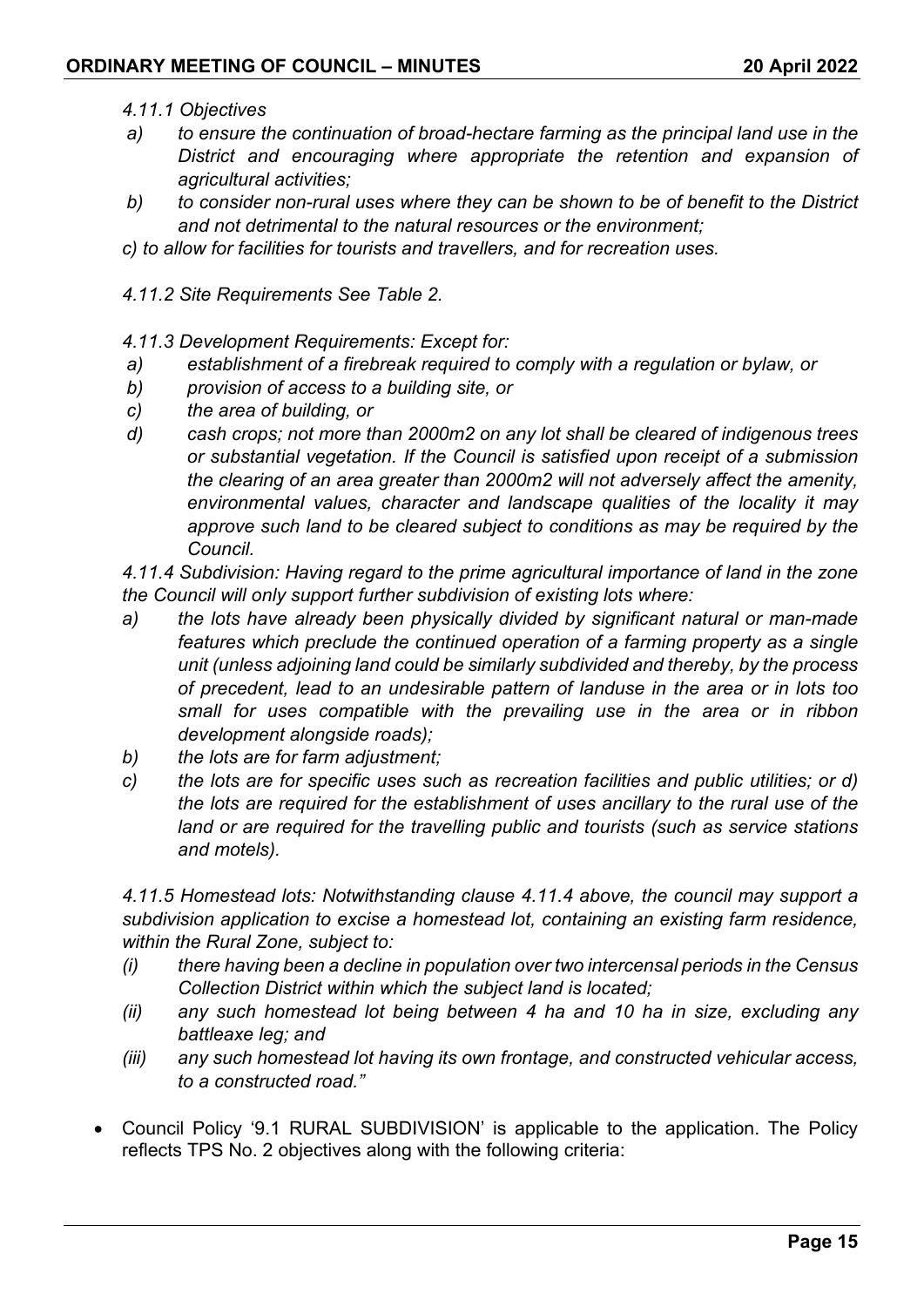*Council will not support the subdivision of rural land resulting in the creation of lots smaller than 20 hectares"*

## **FINANCIAL AND RESOURCES IMPLICATIONS**

Nil

#### **RISK MANAGEMENT CONSIDERATIONS**

Nil

#### **CONCLUSION**

That Council offer no objections to the WAPC Subdivision Applicant No.162090

#### **ATTACHMENTS**

*Attachment 1 – 11.1.3b Hillie Thompson & Delfos Proposed Subdivision Plan Attachment 2 – 11.1.3c WAPC Display Plan Attachment 3 – 11.1.3d WAPC Application*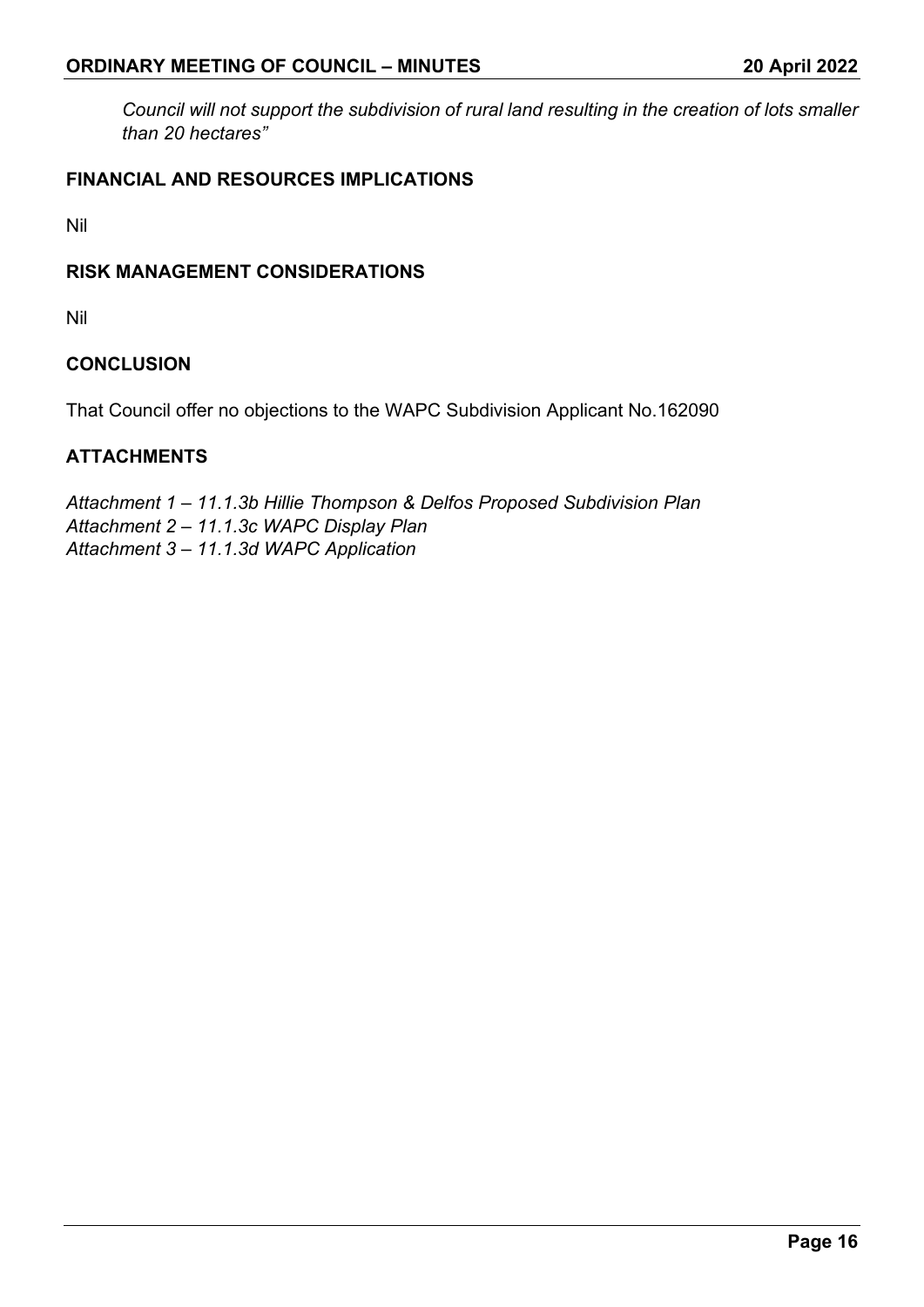#### **11.1.3 Commissioned - Public Art**

**Author:** Planning Officer

**Authorising Officer:** Chief Executive Officer

**Disclosure of Interest:** The Author and Authorising Officer declare that they do not have any conflicts of interest in relation to this item.

> Cr Chappel declares that she has an Impartiality Interest in relation to this item and has made the necessary declaration and will vote accordingly.

#### **OFFICER'S RECOMMENDATION/ RESOLUTION**

**220404 Moved: Cr Katona Seconded: Cr Harris**

**That Council:** 

- **1. Approve the commissioned public art in the Winfield Street Heritage Precinct at the Morawa Post Office, 'Little West Wood.'**
- **2. Supports the installation of removable planter boxes on Morawa Post Office land**

#### *CARRIED BY SIMPLE MAJORITY 6/0*

#### **PURPOSE**

To assess improvements at the Morawa Post Office, 'Little West Wood' including a piece of commissioned public art.

#### **DETAIL**

The Morawa Post Office falls within the Winfield Street Heritage Precinct. Its location is of high visual and pedestrian traffic significance which will result in high exposure and attraction to the main streetscape and aesthetic. Little West Wood has proactively engaged renowned artist Helen Ansell to design and paint a commissioned feature on the Morawa Post Office wall. This is part of a series of improvements planned to create a sense of place for community at this prime corner of the main street.

Helen Ansell is a regional Western Australian artist, whose vibrant paintings capture the spirit of native Western Australian flora and fauna. Helen has strong ties to indigenous communities having grown up in Ululla and the Midwest in Mullewa. She is passionate about supporting regional communities and has taken part in large scale public art projects.

The proposed main design of the mural will be located to the south side of the building facing Prater Street, with a smaller flower design on the front of the building located near the entrance of the Post Office facing Winfield Street.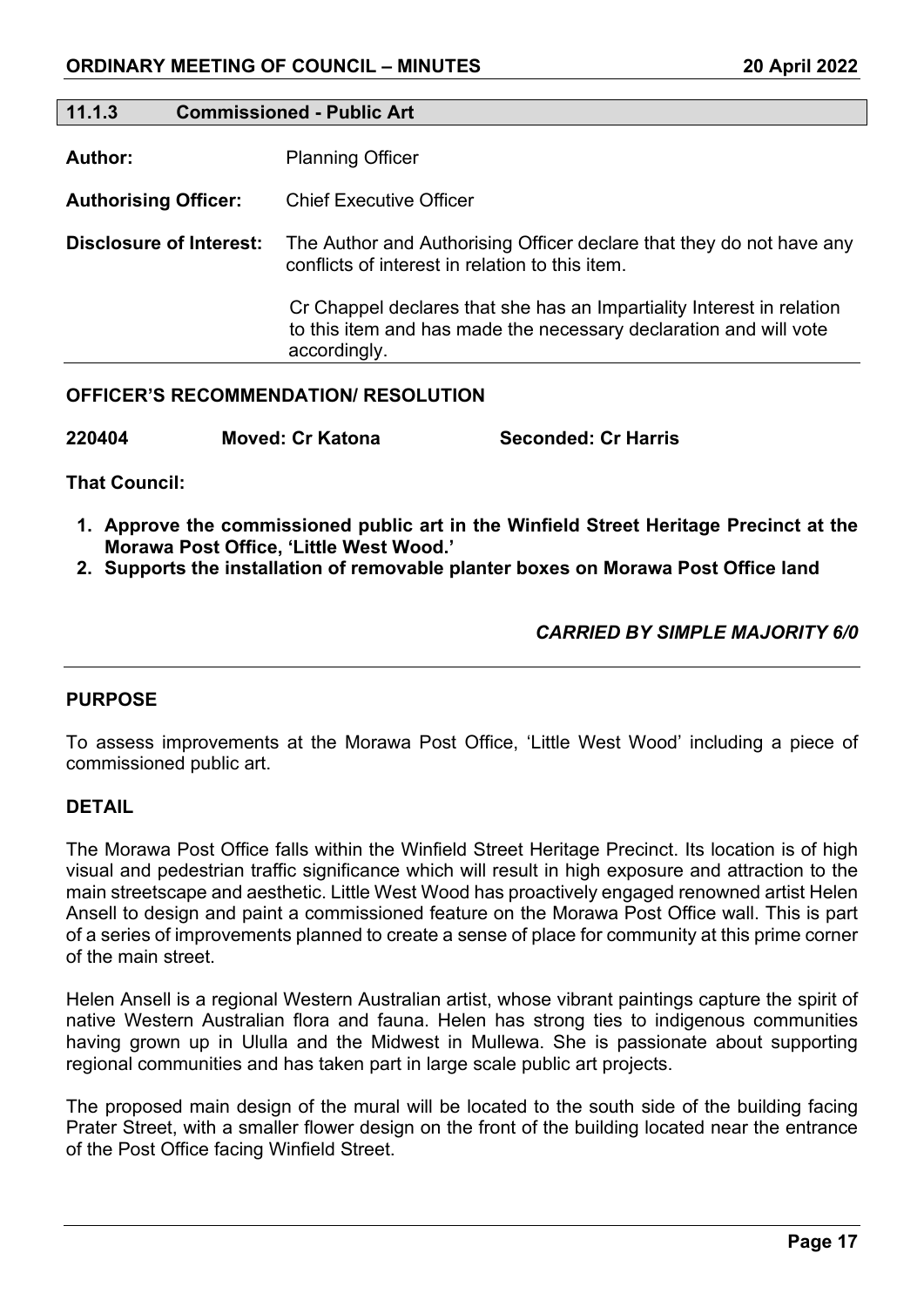

## *Prater Street Design*



## *Winfield Street Design*

The artwork is proposed to commence in May 2022. The intended artwork will be colourful, contemporary aboriginal art in dot formation showcasing flora and fauna. With background red brick being incorporated into the proposed design.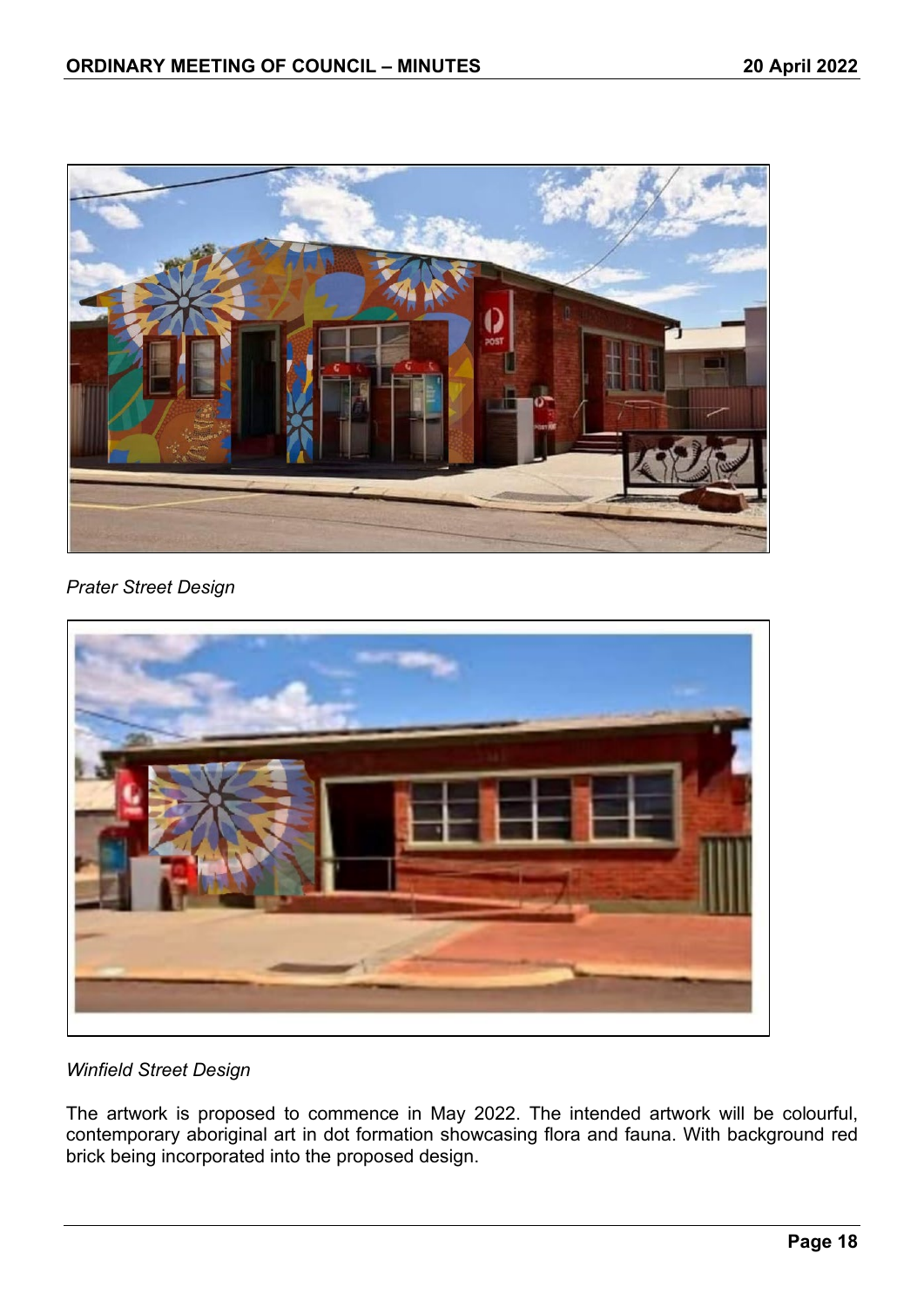## **ORDINARY MEETING OF COUNCIL – MINUTES 20 April 2022**

Public art reflects a community and its surroundings, working to cultivate a cultural identity by setting a community apart and attracting people to its uniqueness.

The works will have a protective coating applied to protect it from weather and graffiti. Should there be a need the artist will be contracted to fix any aspect of the finished work.

As part of the Wildflower Country regional promotion there is the added leverage of a public art trial and mural trial that this artwork can be added to. This body of works aligns well with discussions and analysis conducted so for around the Arts and Culture and Tourism Plans currently in development by the Shire.

Little West Wood also propose to introduce two (2) large removal planter boxes within the post office land parcel. The idea is that the trees/shrubs planted in the planter boxes precinct will aid in increasing the visual identity of the street scape, assist in providing shade to pedestrians as well as reducing heat radiation to the building. For simplicity the proposal is to use IBC containers as a main structure and inclosing them with vertical wood cladding to create an aesthetically appealing planter box. This method also means the planters boxes can be moved easily with the right equipment when/if required. Given the planter boxes are removable the Shire cannot control whether they are installed on the Post Office land, but Little West Wood would like Council support for their introduction.





Visual illustration of what removable planter boxes will look like

The subject property is listed on the Shires Municipal Inventory, being located within the Winfield Street Precinct (*Attachment 3*). The proposed artwork is not considered to negatively impact the street precinct and the subject building whilst in the Heritage Precinct is not especially old or and the walls to be painted do not represent unique design or great heritage value.

This is an initiative taken by a local business to try and improve the look and feel of the townsite and as such this aligns well with the Shire's vision for the future.

## **LEVEL OF SIGNIFICANCE**

Medium significance – Physical display will be forever.

## **CONSULTATION**

Morawa Post Office, Little West Wood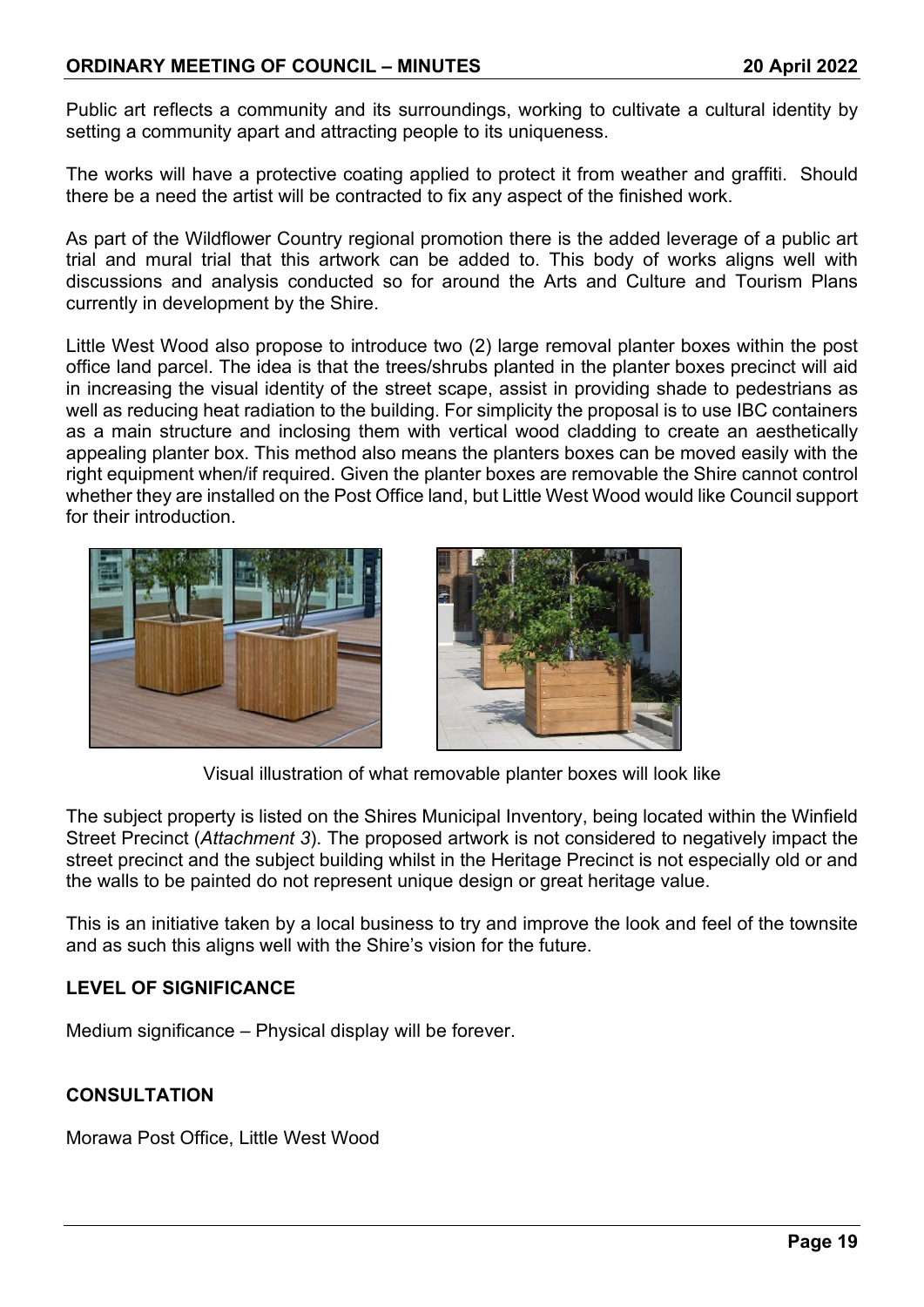## **LEGISLATION AND POLICY CONSIDERATIONS**

Shires Municipal Inventory

#### **FINANCIAL AND RESOURCES IMPLICATIONS**

Nil

#### **RISK MANAGEMENT CONSIDERATIONS**

Whilst the visual impact of a mural can always be a risk, this is somewhat negated by the use of a well-respected local artist who has painted many murals of this type in the region.

#### **CONCLUSION**

That Council approve the display of public art and other improvements on private property, the Morawa Post Office 'Little West Wood'**.**

#### **ATTACHMENTS**

*Attachment 1 –* 11.1.3 – Helen Ansell Proposal *Attachment 2 –* 11.1.3 – Removable planter boxes *Attachment 3 –* 11.1.3 - Winfield Street Heritage Precinct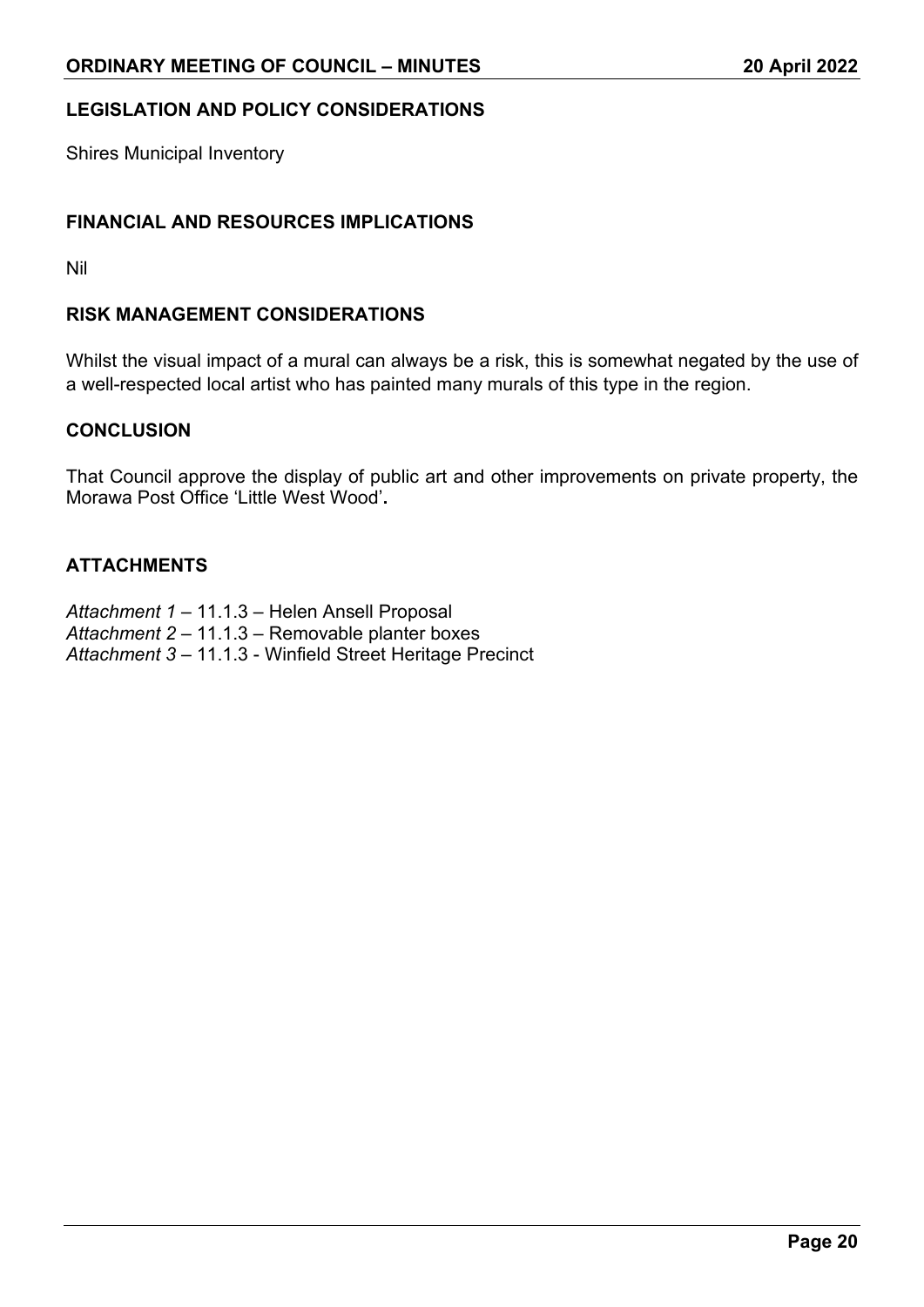#### **11.1.4 Draft Local Heritage Survey**

**Author:** Planning Officer

**Authorising Officer:** Chief Executive Officer

**Disclosure of Interest:** The Author and Authorising Officer declare that they do not have any conflicts of interest in relation to this item.

#### **OFFICER'S RECOMMENDATION/ RESOLUTION**

**220405 Moved: Cr Stokes Seconded: Cr Harris**

**That Council:** 

**1. Endorse the Draft Local Heritage Survey for public advertising and consultation.**

#### *CARRIED BY SIMPLE MAJORITY 6/0*

#### **PURPOSE**

A review of the 1996 Shire of Morawa Municipal Heritage Inventory is a requirement of the Heritage Act 2018. Inventories have been renamed "Local Heritage Surveys'. This review is in accordance with Part 8 of the Heritage Act 2018 that is essentially the same guidelines as the 1990 Heritage Act requirements, including the identification of the "Heritage List".

The review is undertaken in consideration of the Department of Planning, Lands and Heritage's guidelines; Criteria for the assessment of local heritage places and areas as recommended in State Planning Policy 3.5 Historic Heritage Conservation.

Assessments determine levels of significance for each place in consideration of the overall context of the Shire's towns and district. The levels of significance are consistent with the required categories (Heritage Act 2018). Council is requested to consider endorsing the attached draft version of its Local Heritage Survey to allow it to be released for public consultation.

#### **DETAIL**

The draft report is a summary of the recommendations for the Local Heritage Survey and the places within that survey that form the Heritage List for conservation guidance through the provisions of the Shire's planning scheme.

103 places are recommended in the Local Heritage Survey, many of which were mentioned in the 1996 heritage inventory. Some places still require information to identify and/or inform of their history.

Shire Council's endorsement of the draft report for community consultation is an important part of the review process as it engages with the community to further understand, provide information, make connections, and amend the draft document.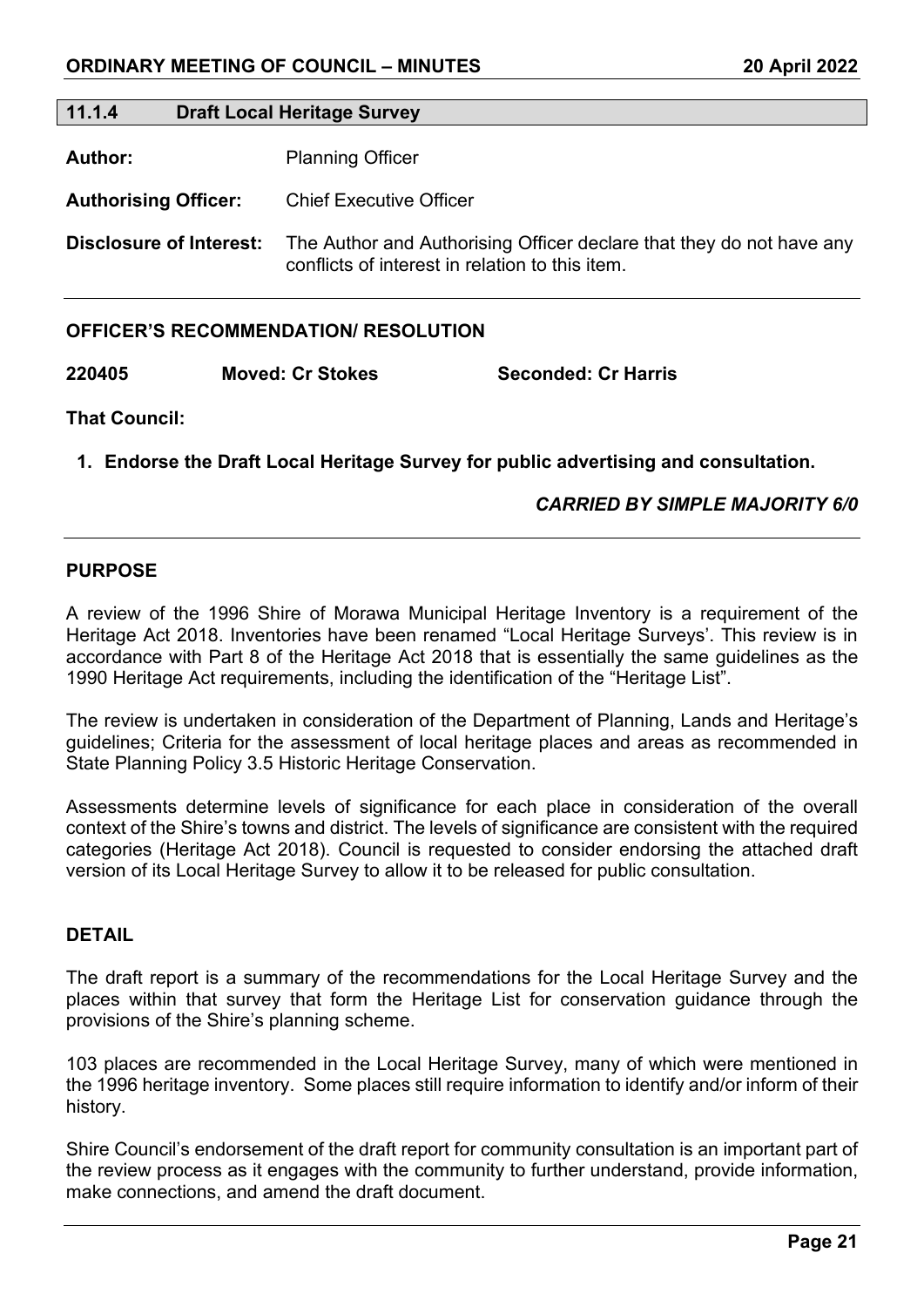The Local Heritage Survey is a summary the community's heritage and having a role to be included, empowers them as the custodians of this heritage.

The review is undertaken in consideration of the Department of Planning, Lands and Heritage's guidelines; Criteria for the assessment of local heritage places and areas as recommended in State Planning Policy 3.5 Historic Heritage Conservation.

Assessments determine levels of significance for each place in consideration of the overall context of the Shire's towns and district. The levels of significance are consistent with the required categories (Heritage Act 2018).

An overview of the review process was presented to Council on 22 March 2022, with implications associated with the Heritage List discussed in detail.

The draft report comprises recommendations for the Local Heritage Survey and the places within that survey that form the Heritage List for conservation guidance through the provisions of the Shire's planning scheme and a local planning policy. A Local Planning Policy relevant to the Heritage List will be prepared once Council has endorsed the Local Heritage Survey.

#### **LEVEL OF SIGNIFICANCE**

High significance - A review of the 1996 Heritage Inventory is a requirement of the Heritage Act 2018. This review is in accordance with Part 8 of the Heritage Act 2018 that requires the identification of the "Heritage List"

#### **CONSULTATION**

Senior Management Council Laura Gray (Heritage Consultant) Department of Planning Land and Heritage

#### **LEGISLATION AND POLICY CONSIDERATIONS**

1996 Shire of Morawa Municipal Heritage Inventory Heritage Act 2018

#### **FINANCIAL AND RESOURCES IMPLICATIONS**

The costs related to the completion of this project have been included in Council's 2021/2022 budget.

#### **RISK MANAGEMENT CONSIDERATIONS**

Nil

#### **CONCLUSION**

That Council endorse the Draft Local Heritage Survey for the purposes of public consultation.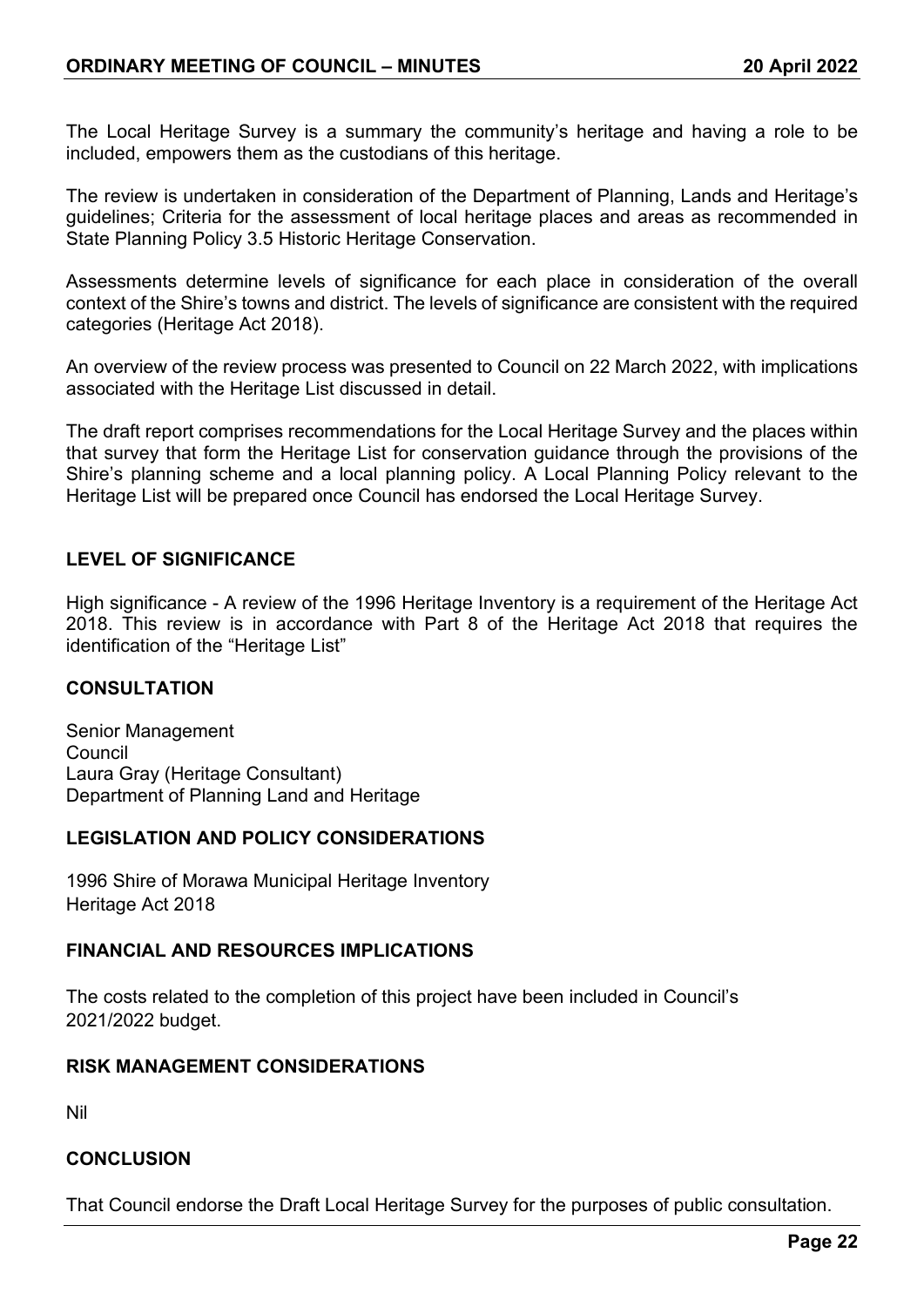## **ATTACHMENTS**

*Attachment 1 –* 11.1.5 – Draft Local Heritage Survey Report *Attachment 2 –* 11.1.5 – APPENDIX 1 *Attachment 3 –* 11.1.5 – APPENDIX 2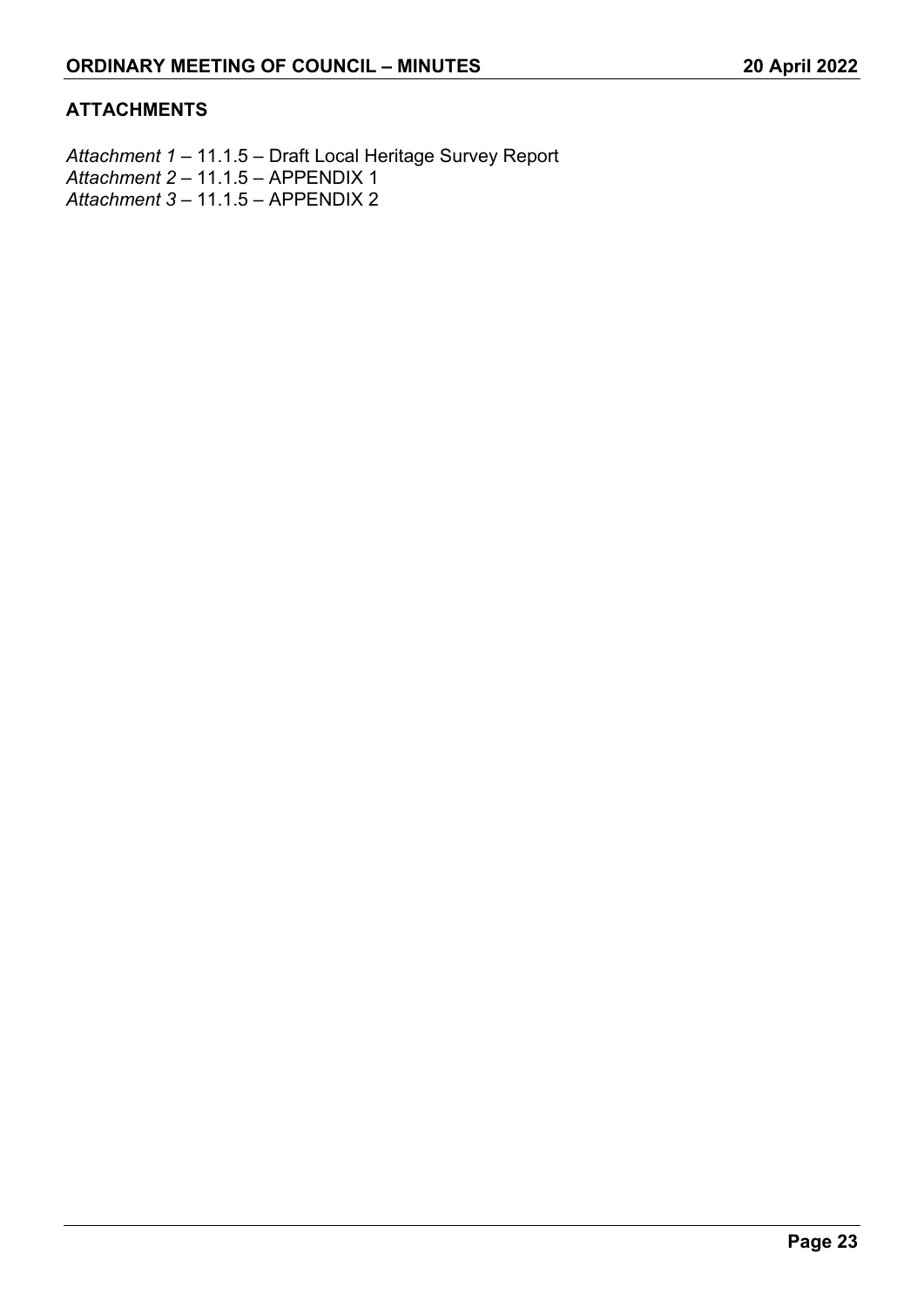## **11.2 Executive Manager Corporate & Community Services**

| 11.2.1                         | <b>Financial Activity - March 2022</b>                                                                                  |  |
|--------------------------------|-------------------------------------------------------------------------------------------------------------------------|--|
| Author:                        | <b>Corporate &amp; Community Services Officer</b>                                                                       |  |
| <b>Authorising Officer:</b>    | <b>Executive Manager Corporate &amp; Community Services</b>                                                             |  |
| <b>Disclosure of Interest:</b> | The Author and Authorising Officer declare that they do not have any<br>conflicts of interest in relation to this item. |  |

#### **OFFICER'S RECOMMENDATION/ RESOLUTION**

| 220406 | <b>Moved: Cr Coaker</b> | <b>Seconded: Cr Collins</b> |
|--------|-------------------------|-----------------------------|
|--------|-------------------------|-----------------------------|

#### **That Council receive;**

- **1) the Statement of Financial Activity for the period ending 31 March 2022.**
- **2) the Bank Reconciliation Report for period ending 31 March 2022.**
- **3) the attached List of Payments for the period ending 31 March 2022.**
- **4) with respect to the Chief Executive Officer authorisations and reporting to Council; 4.1) information presented to this meeting in regard to NIL reimbursement applications made by the Chief Executive Officer for the period ending 31 March 2022**

#### *CARRIED BY SIMPLE MAJORITY 6/0*

#### **PURPOSE**

The Statement of Financial Activity is prepared to provide Council with a comprehensive report on the financial position on a monthly basis.

The Statement of Financial Activity Report will include the Monthly Financial Report, Bank Reconciliation Report and the List of Payments made.

#### **DETAIL**

In accordance with the provisions of Section 6.4 of the *Local Government Act 1995* and Regulation 34(1) of the *Local Government (Financial Management) Regulations 1996*, a local government is to prepare each month a Statement of Financial Activity *(Attachment 1)* reporting on the revenue and expenditure as set out in the Annual Budget each month.

Under the regulations the report must include the following items,

• Annual Budget estimates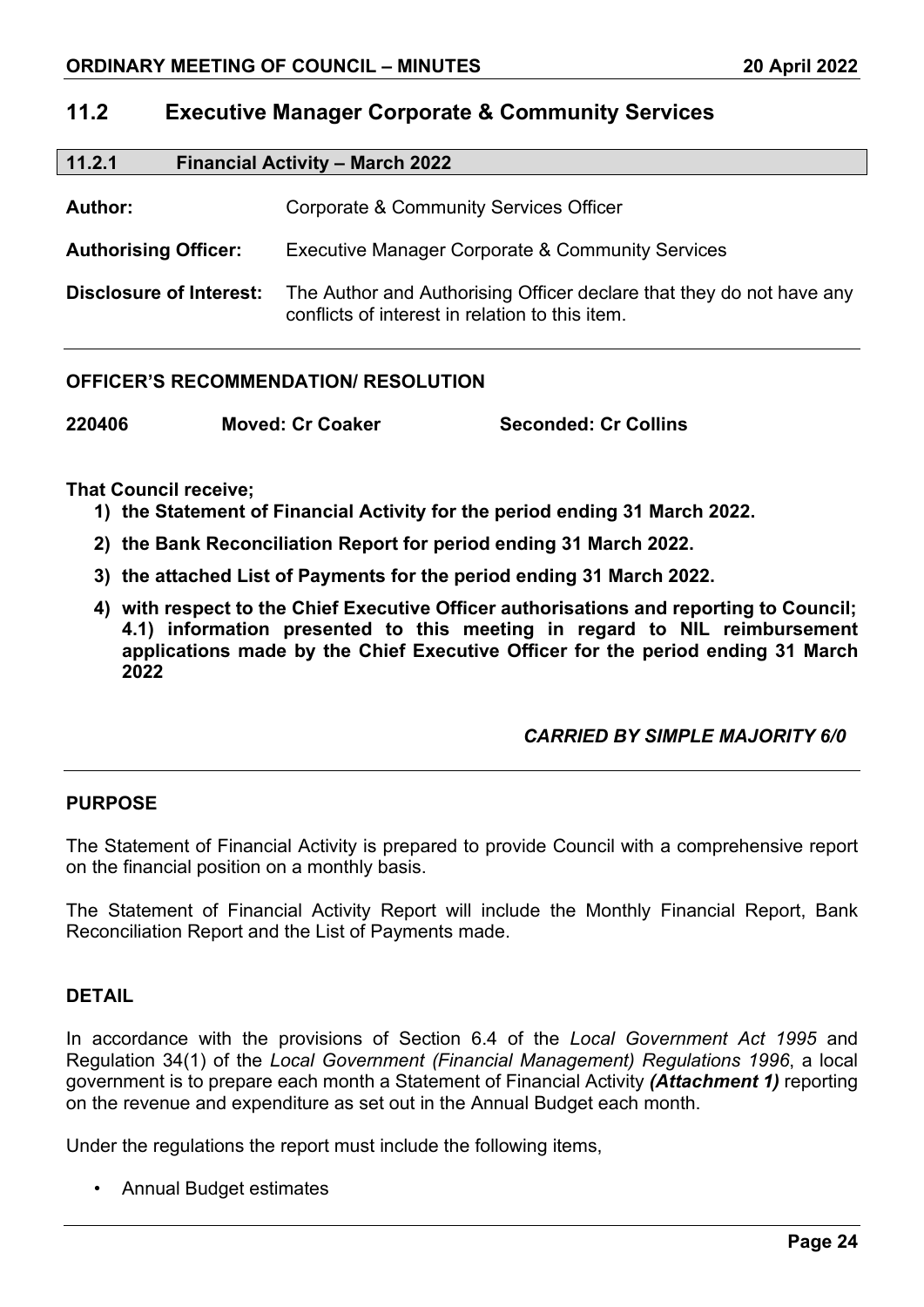- Budget estimates to the end of the month to which the statement relates,
- Actual amounts of expenditure, revenue, and income.
- Material variances between budget and actual
- Net current assets
- The report is to be accompanied by documents containing an explanation of the net current assets, material variances and other relevant supporting documentation.

As part of the monthly report a bank reconciliation report will be completed and included as *Attachment 2.* The summary of the report for 31 March is as follows:

| <b>Account</b>                      | <b>Balance</b> |
|-------------------------------------|----------------|
| <b>Municipal Account</b>            | 1,731,911.32   |
| <b>Municipal Online Account</b>     | 1,027,438.33   |
| <b>Trust Account</b>                | 3.342.41       |
| <b>Reserve Account</b>              | 3,441,112.24   |
| <b>Term Deposits (Reserves)</b>     | 2,100,000.00   |
| <b>Total Cash &amp; Investments</b> | \$8,303,804.30 |

Pursuant to Section 5.42 of the *Local Government Act 1995*, Council has resolved to delegate to the Chief Executive Officer the authority to make payments from the municipal and trust funds.

As a result of this delegation there is a requirement under the *Local Government (Financial Management) Regulations 1996* – Reg 13(3) for a list of payments to be prepared and presented to Council.

The list of accounts paid for the period 1 March 2022 to 31 March 2022 is presented as an attachment to this report *(Attachment 3)* and is summarised in the table below.

| <b>Bank</b> | <b>Payment Description</b>                | <b>Amount</b> |
|-------------|-------------------------------------------|---------------|
| Municipal   | Electronic Funds Transfers (EFT)          | 288,815.51    |
| Municipal   | Cheques No: 12026                         | 46,816.62     |
| Municipal   | <b>Direct Debit Transactions</b>          | 56,040.53     |
| Municipal   | Bank Transfers / Payroll / Other Payments | 176,853.02    |
| Municipal   | <b>Corporate Credit Cards</b>             | 1,949.70      |
| Trust       | Electronic Funds Transfers (EFT)          |               |
|             | <b>TOTAL</b>                              | \$572,425.08  |

## **Reimbursement Applications**

There have been \$0 of reimbursements claimed by the Chief Executive Officer during the month of December.

## **LEVEL OF SIGNIFICANCE**

Low significance - report is presented to Council for information purposes only.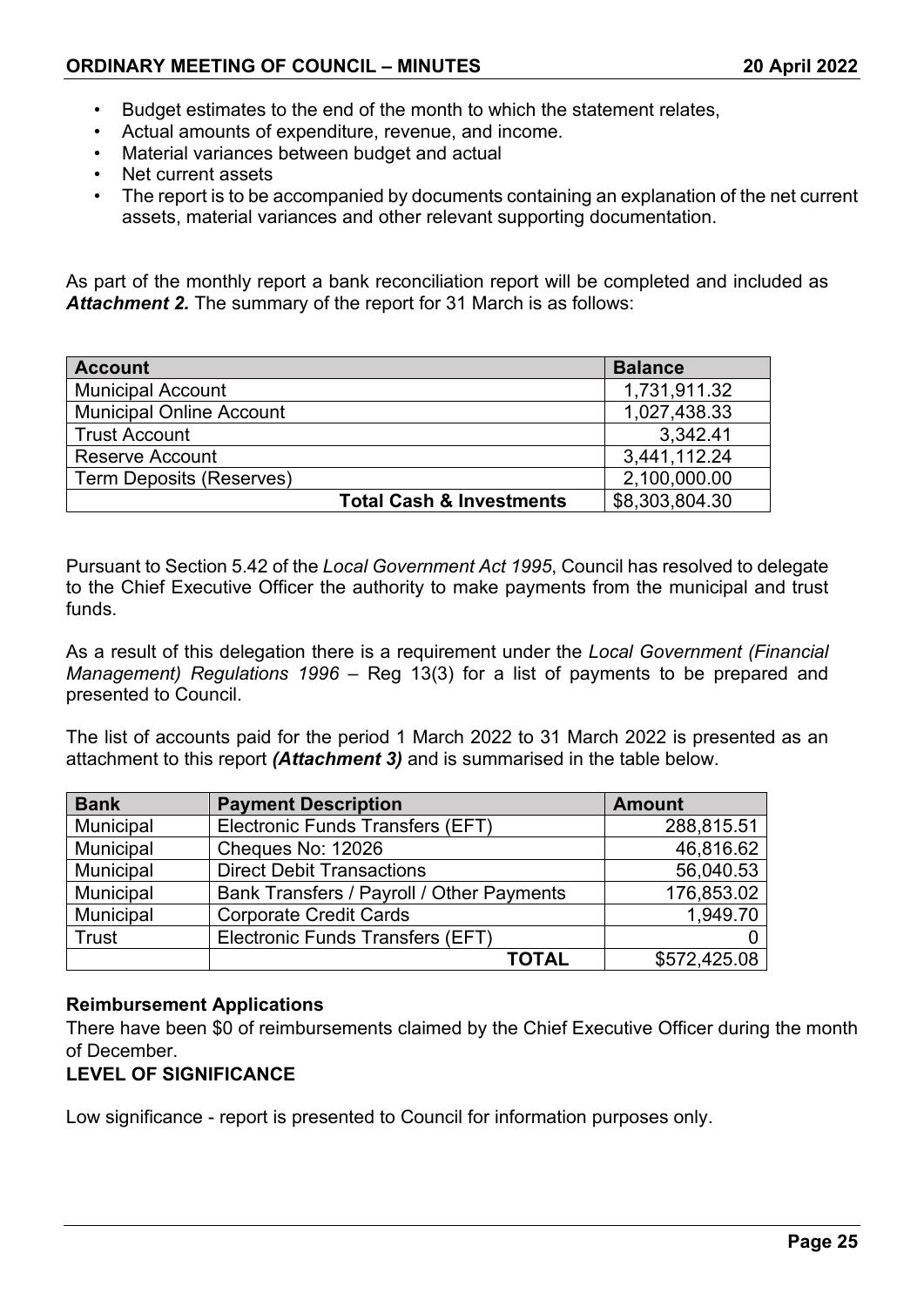#### **CONSULTATION**

Chief Executive Officer Executive Manager Corporate & Community Services

#### **OFFICER'S COMMENTS**

The month of March continues to show income being lower than budgeted. Expenditure is continuing to track under the current budget allocations which is due to immature budget phasing. As the maturity improves the variances between budget and actuals should reduce.

#### **LEGISLATION AND POLICY CONSIDERATIONS**

Section 5.42 *Local Government Act 1995* Delegation of some powers and duties to the CEO.

Section 2.7 of the *Local Government Act 1995* states:

Role of council

- (1) The council
	- (a) governs the local government's affairs; and
	- (b) is responsible for the performance of the local government's functions.
- (2) Without limiting subsection (1), the council is to
	- (a) oversee the allocation of the local government's finances and resources; and
	- (b) determine the local government's policies.

## *Local Government (Financial Management) Regulations 1996*

Regulations 34(1)

(1) A local Government is to prepare each month a statement of financial activity reporting on the revenue and expenditure, as set out in the annual budget under regulation 22(1)(d) for each month.

#### Regulation 13

- (1) If the local government has delegated authority to the CEO the exercise of its power to make payments from the municipal fund or the trust fund, a list of accounts paid by the CEO is to be prepared each month.
- (3) A list prepared under sub regulation (1) or (2) is to be  $-$ 
	- (a) presented to the council at the next ordinary meeting of the council after the list is prepared; and
	- (b) recorded in the minutes of that meeting

#### Procurement Policy

Use of Corporate Credit Card Policy CEO Leave Authorisations and Other Approvals Policy

• Strategic Community Plan 2018-2028

**Outcome 4.3** A local government that is respected, professional and accountable.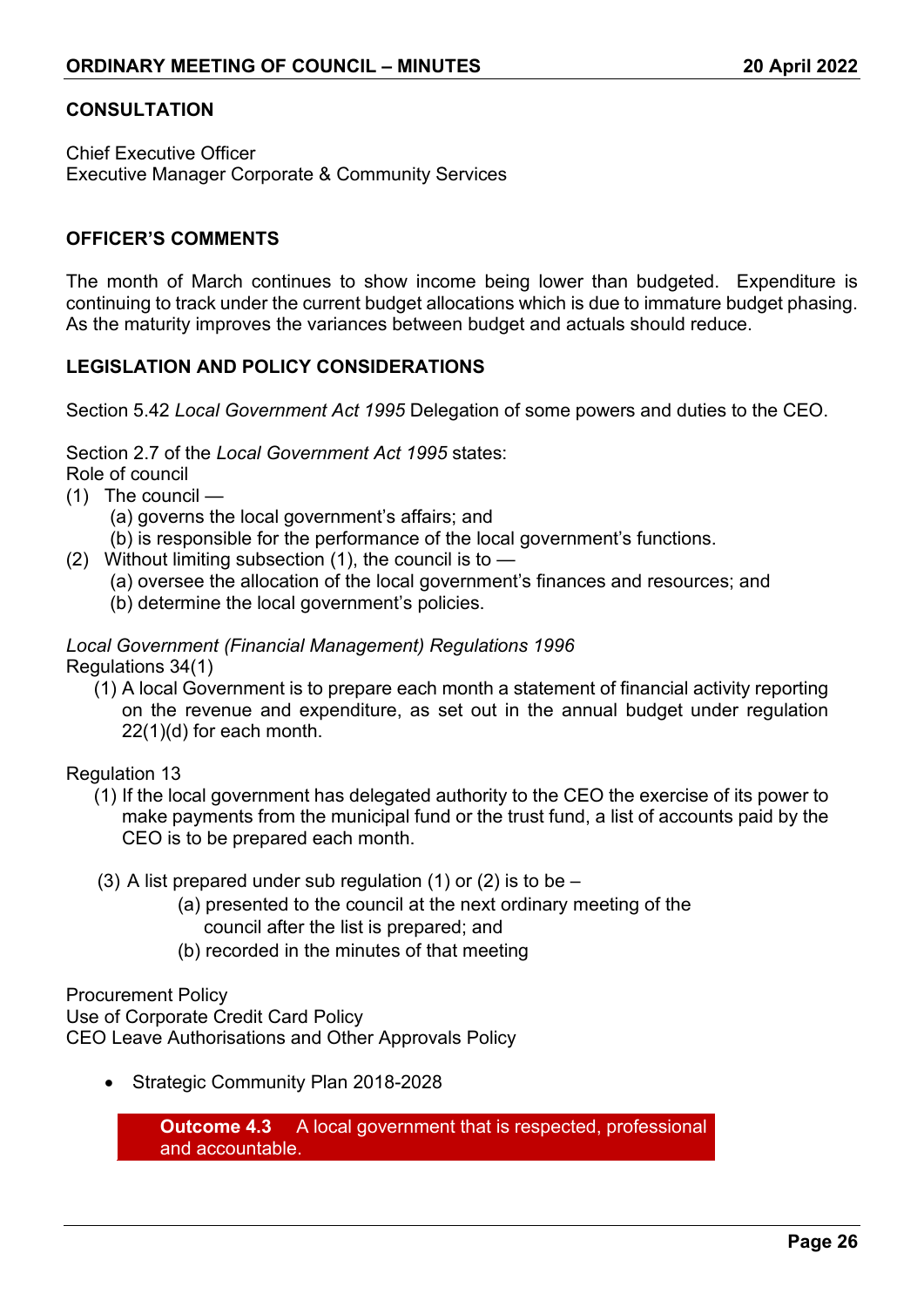**Outcome 4.5** Long Term Financial Viability

#### **FINANCIAL AND RESOURCES IMPLICATIONS**

As presented.

#### **RISK MANAGEMENT CONSIDERATIONS**

The risks identified as part of this report being inaccurate information is mitigated by Council receiving financial statements on a monthly basis and in the form that is in accordance with the Local Government Act 1995 and associated regulations in the format called Statutory Reporting and is considered Low Risk

#### **CONCLUSION**

Council is requested to receive the attached Statement of Financial Activity, the Bank Reconciliation report, the list of accounts paid by the Chief Executive Officer and the list of any work related expenses/reimbursements submitted by the Chief Executive Officer.

#### **ATTACHMENTS**

*Attachment 1 – 11.2.1a Monthly Financial Report for the period ending 31 March 2022. Attachment 2 – 11.2.1b Bank Reconciliation for the period ending 31 March 2022. Attachment 3 – 11.2.1c List of Accounts Paid for the period ending 31 March 2022.*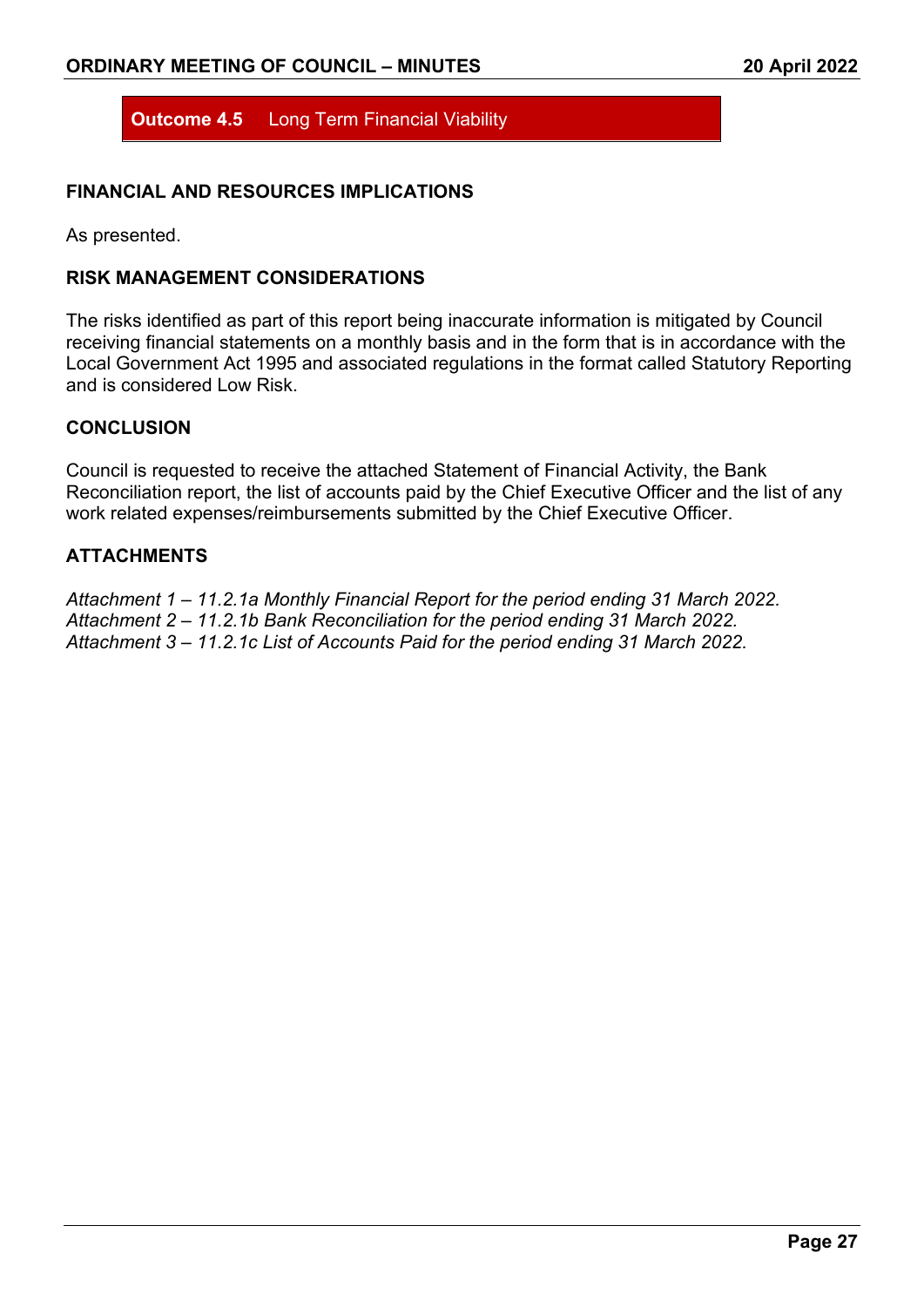| 11.2.2 | <b>Sundry Debtors Write Offs</b> |
|--------|----------------------------------|
|--------|----------------------------------|

Author: **Executive Manager Corporate & Community Services** 

**Authorising Officer:** Chief Executive Officer

**Disclosure of Interest:** The Author/Authorising Officer declare that both have no conflicts of interest pertaining to this item.

#### **OFFICER RECOMMENDATION/ RESOLUTION**

**220407 Moved: Cr Collins Seconded: Cr Coaker**

That Council:

1. Approve to write off the following outstanding Sundry Debtors

| Debtor 22 - \$165.00      | Debtor 48 - \$506.25    |
|---------------------------|-------------------------|
| Debtor 31497 - \$51.20    | Debtor 30399 - \$74.80  |
| Debtor 89 - \$306.00      | Debtor 30751 - \$125.40 |
| Debtor 32336 - \$125.40   | Debtor 60 - \$163.20    |
| Debtor 3149 - \$100       |                         |
| Total Debtors: \$1,617.25 |                         |

2. Agree to allocate funds in the 2022/2023 budget to implement a improved method of managing standpipes and direct the CEO to research appropriate systems prior to budget submission.

## *CARRIED BY SIMPLE MAJORITY 6/0*

#### **PURPOSE**

The Shire currently has some Sundry Debtors that are still outstanding and have been for some time. This report is to request Council approve the write off of these debts as the amounts are deemed uneconomical to pursue and /or the debtors have left town.

#### **DETAIL**

The Debtors Officer has recently carried out a review of the outstanding debtors and found that there are some that have been outstanding for a considerable time. Some of these debtors have since left town and the amounts owing are below the threshold normally deemed economical to pursue.

Contact has been made with the Shires debt recovery agency regarding these debts with the outcome being the request to Council to approve the write off of these debts.

The following table is a list of all the Sundry Debtors that are currently outstanding with an explanation of what the debt was for and why it should be written off.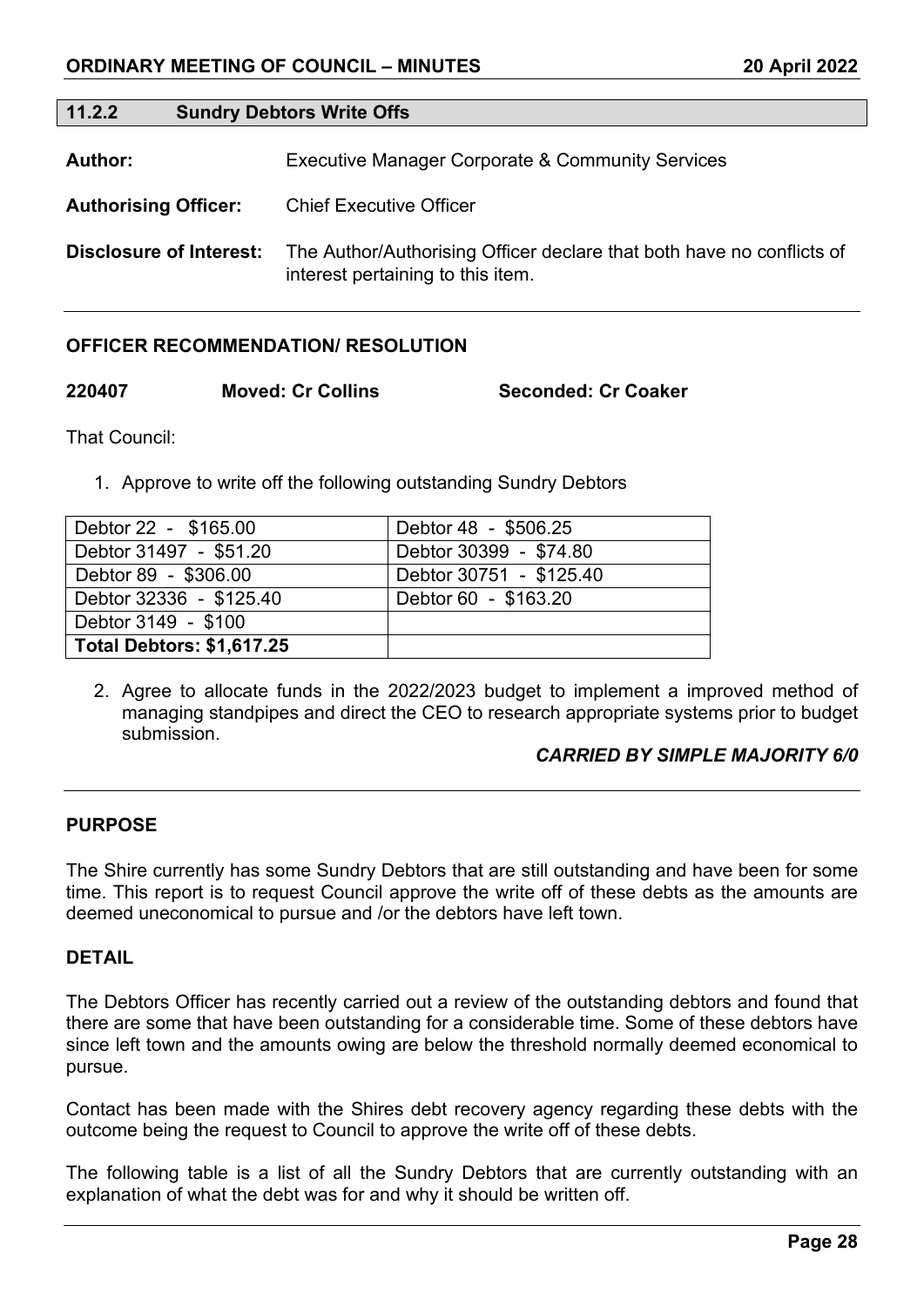| Debtor | Date       | Amount   | <b>Details</b>                                                                                   |
|--------|------------|----------|--------------------------------------------------------------------------------------------------|
| 22     | 14/5/2015  | 165.00   | The invoice was for rental fees for the childcare                                                |
|        |            |          | centre. The Debtor refused to pay the account                                                    |
|        |            |          | and has since left town. Uneconomical to pursue.                                                 |
| 48     | 22/1/2016  | 506.25   | The initial invoice was for the cleaning of<br>tablecloths hired for a wedding on the 3/10/2015. |
|        |            |          | The hirer was initially banned from hiring further                                               |
|        |            |          | equipment from the Shire to encourage payment                                                    |
|        |            |          | to no avail. Debtor has since left Morawa.                                                       |
|        |            |          | Uneconomical to pursue                                                                           |
| 31497  | 18/2/2016  | 51.20    | The invoice was for refilling the fuel after hire of                                             |
|        |            |          | the community bus. Debtor has refused to pay                                                     |
|        |            |          | and has since left town. Uneconomical to pursue.                                                 |
| 30399  | 14/11/2016 | 74.80    | This invoice was for the sale of standpipe water.                                                |
|        |            |          | The Debtor refutes the claim stating that it was                                                 |
|        |            |          | not their company that obtained the water.                                                       |
| 89     | 18/6/2017  | 306.00   | This invoice was for the sale of standpipe water.                                                |
|        |            |          | The Debtor initially argued that the bill was not                                                |
|        |            |          | theirs and has since gone into liquidation.                                                      |
| 30751  | 29/11/2018 | 125.40   | This invoice was for the supply of 2 x 200mm                                                     |
|        |            |          | Street Blade Signs. The company they were                                                        |
|        |            |          | supplied to has closed and the proprietor has left                                               |
|        |            |          | town. Uneconomical to pursue.                                                                    |
| 32336  | 29/11/2018 | 125.40   | This invoice was for the supply of 2 x 200mm                                                     |
|        |            |          | Street Blade Signs. The company they were                                                        |
|        |            |          | supplied to has closed and the proprietor has left                                               |
|        |            |          | town. Uneconomical to pursue.                                                                    |
| 60     | 8/5/2019   | 163.20   | This invoice was for the sale of standpipe water.                                                |
|        |            |          | The Debtor refutes the claim stating that it was<br>not their company that obtained the water.   |
|        |            |          | Uneconomical to pursue.                                                                          |
| 3149   | 16/12/2020 | 100.00   | This invoice was for the clean-up of property to                                                 |
|        |            |          | reduce the fire hazard the rubbish caused. This                                                  |
|        |            |          | account was not added to the rates of the                                                        |
|        |            |          | property and the then owner has refused to pay,                                                  |
|        |            |          | and the property has since been sold.                                                            |
|        |            |          | Uneconomical to pursue                                                                           |
|        | Total:     | 1,617.25 |                                                                                                  |

Debt Recovery was put on hold in 2019-2020 when the implications of the pandemic were unknown. The above debts are mostly prior to that, and the age of the debts make it very hard to pursue through the courts as the knowledge around each of the debts has been lost due to staff changeovers.

With the review of services and processes moving forward the administration will be continuing to move more services to a pay upfront style of trading to limit debts.

Officers also recommend that Council invest in an appropriate system to track and manage standpipe usage to negate future disputes and to ensure the Shire is not inadvertently weathering excessive water costs.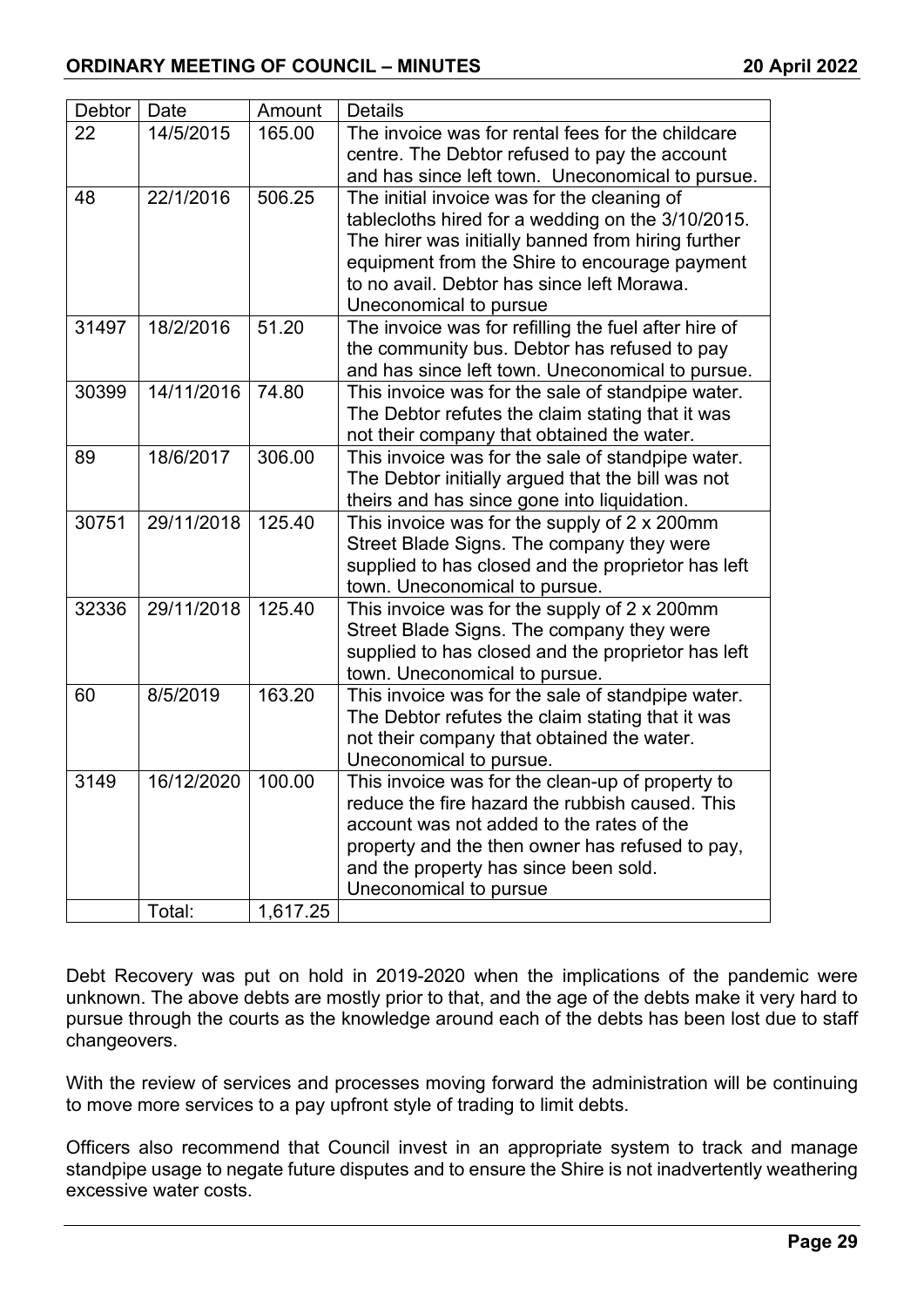## **LEVEL OF SIGNIFICANCE**

Low

#### **CONSULTATION**

Finance Officer / Rates, Payroll & Debtors AMPAC – Council's debt recovery agent

## **LEGISLATION AND POLICY CONSIDERATIONS**

Debtors Management Policy – FIN05

#### **FINANCIAL AND RESOURCES IMPLICATIONS**

The outstanding debt level of Council was highlighted during the 2020-2021 Audit. Since then, a full review has been conducted, where we have managed to get some debts paid but have been unable to recover the amounts listed above. Council will need to absorb the outstanding amounts with a reduction to expected income.

The Shire is in the process of reviewing its Debt Recovery Policy to ensure that all debts are pursued in a timely manner.

#### **RISK MANAGEMENT CONSIDERATIONS**

By allowing outstanding debts to build up and not pursue them earlier on means that Council will find it harder to recover the debts. The collection of Sundry Debtors is reliant on early intervention by Council's Debt Recovery team as the longer debts are left outstanding the more it could potentially cost in recovery charges and the higher the chance of it going through the court system. Fortunately for Council, if the debt ends up in court generally some of the legal costs can be recovered if awarded by the court or if it is stated clearly on any hire agreements.

#### **CONCLUSION**

As these debts have been outstanding for many years it is deemed that they are all uneconomical to pursue and it would be in the best interest of Council to give the approval to write off the debts and ensure that any new debts are not allowed to remain unpaid for any length of time by apply good debt management procedures.

#### **ATTACHMENTS**

NIL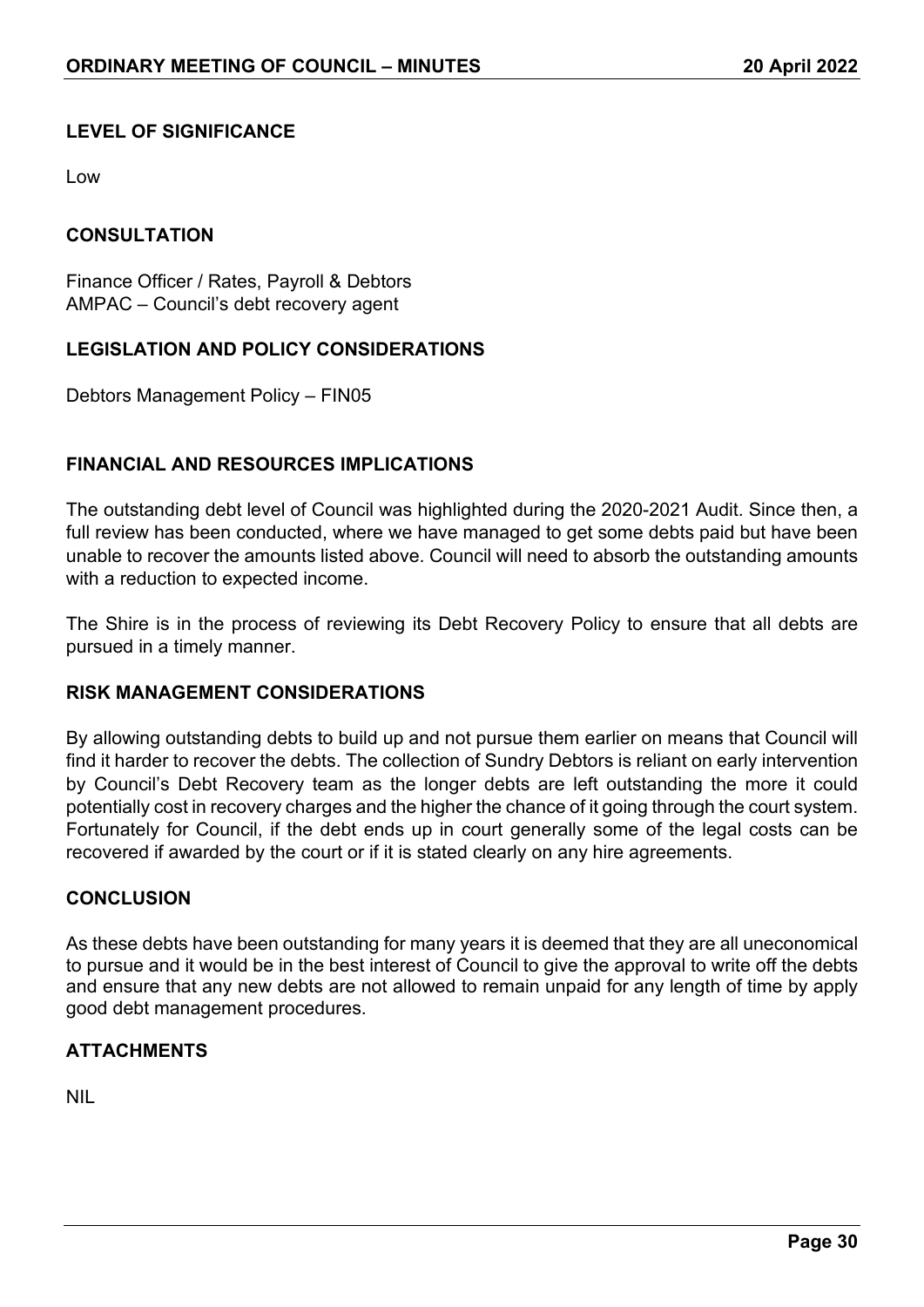## **Item 12 Reports of Committees**

#### **12.1 Minutes of WALGA State Council Meeting held 01 December 2021**

**Author:** Chief Executive Officer

**Authorising Officer:** Chief Executive Officer

**Disclosure of Interest:** The Author and Authorising Officer declare that they do not have any conflicts of interest in relation to this item.

#### **OFFICER'S RECOMMENDATION**

**220408 Moved: Cr Collins Seconded: Cr Coaker**

**That Council receive the Minutes of the WALGA State Council Meeting held 2 March 2022***. (Attachment 1 - 12.1)*

*CARRIED BY SIMPLE MAJORITY 6/0*

*Attachment 1 – 12.1 Minutes of WALGA State Council Meeting 02 March 2022*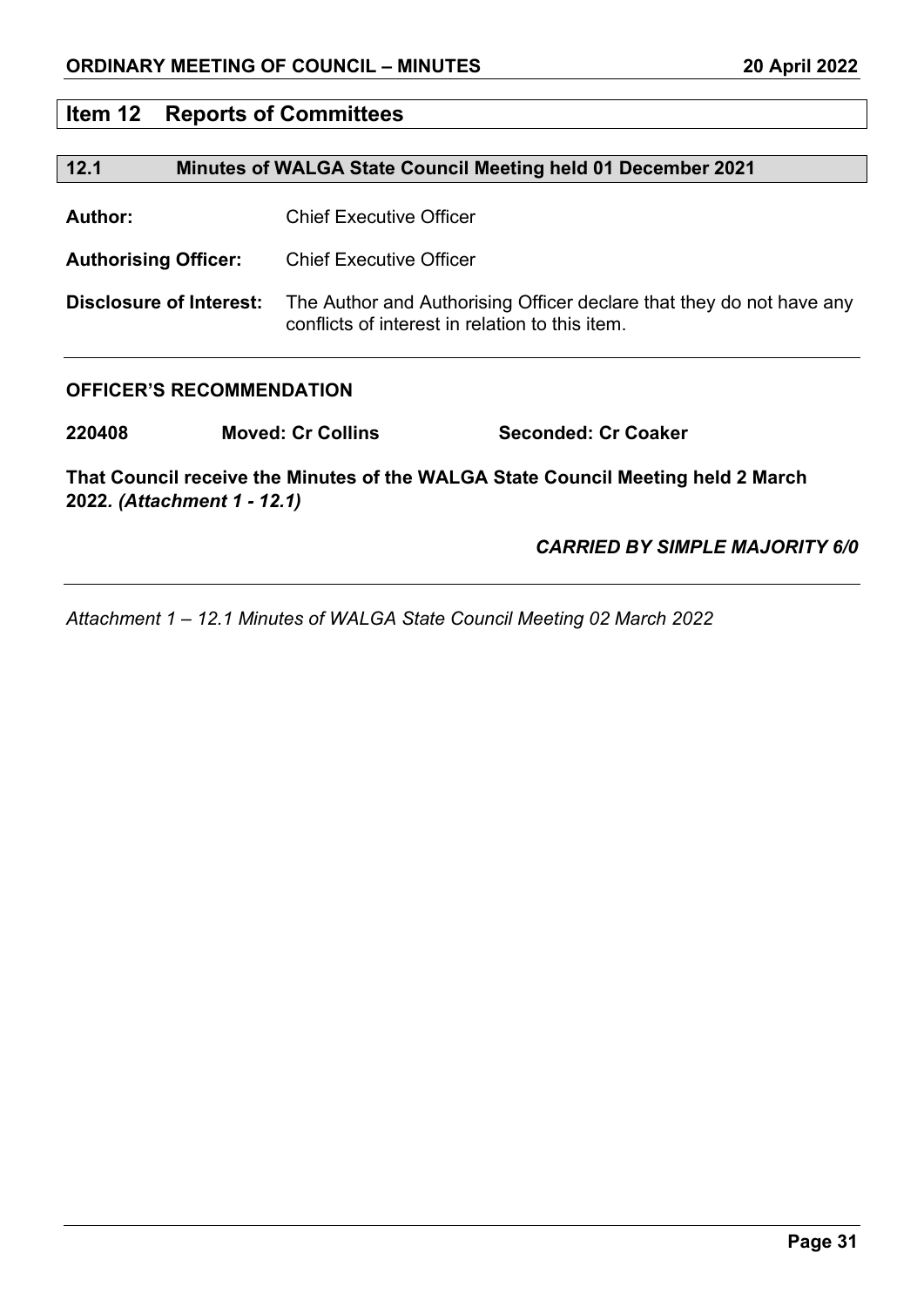## **Item 13 Motions of Which Previous Notice Has Been Given**

Nil

## **Item 14 New Business of an Urgent Nature**

Nil

## **Item 15 Matters for Which the Meeting May Be Closed (Confidential Items)**

#### **15.1 Closure of the Meeting to the Public**

**Author:** Chief Executive Officer

**Authorising Officer:** Chief Executive Officer

**Disclosure of Interest:** The author has disclosed an interest relating to item 15.2 proposed to be a confidential item.

#### **OFFICER'S RECOMMENDATION/ RESOLUTION**

**220409 Moved: Cr Harris Seconded: Cr Stokes**

**That Council closes the meeting to the public under section 5.23 (2)(b) of the**  *Local Government Act 1995* **and the** *Shire of Morawa Meeting Procedures Local Law 2012* **s 6.2 so that it can consider the following Items:**

• **15.2 Confidential Item - Sale of Abandoned Properties from Deceased Estates for Non-payment of Rates**

#### *CARRIED BY SIMPLE MAJORITY VOTE 6/0*

#### **PURPOSE**

This item seeks Council's approval under s5.23 (2) of the *Local Government Act 1995* to move into camera or closed session to consider confidential matters:

#### **DETAIL**

Under s5.23 (2) of the *Local Government Act 1995,* Council must resolve to move into camera or closed session. The following Items are 'confidential matters' as addressed below:

• 15.2 Confidential Item – Sale of Abandoned Properties from Deceased Estates for Non- Payment of Rates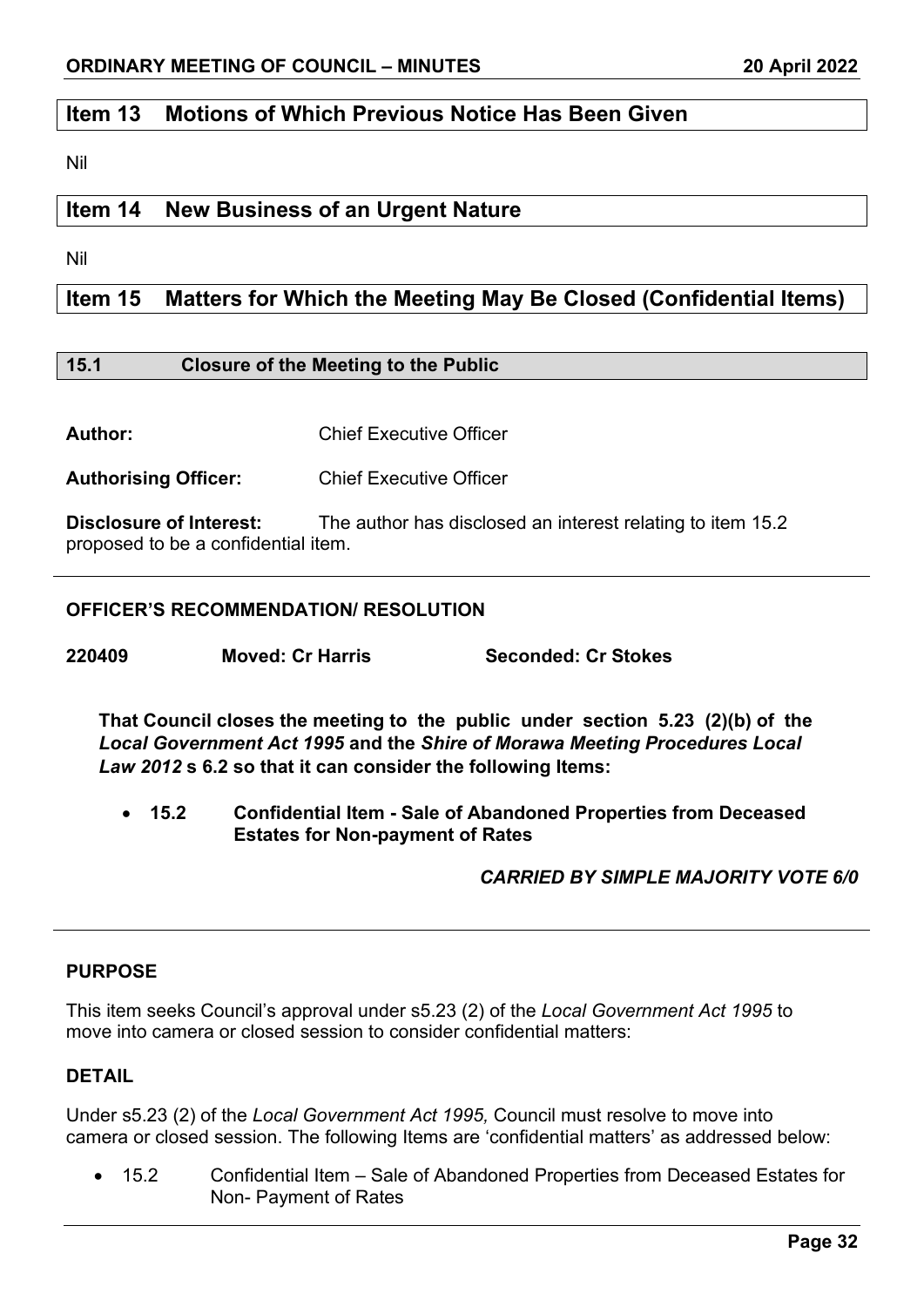## **LEVEL OF SIGNIFICANCE**

High – Confidential Items

#### **CONSULTATION**

Senior Management Team

## **LEGISLATION AND POLICY CONSIDERATIONS**

#### Local Government Act 1995

Under section 5.23 (2) of the *Local Government Act 1995*, part of a council meeting may be closed, if the meeting deals with any of the following:

- *(a) a matter affecting an employee or employees;*
- *(b) the personal affairs of any person;*
- *(c) a contract entered into, or which may be entered into, by the local government and which relates to a matter to be discussed at the meeting;*
- *(d) legal advice obtained, or which may be obtained, by the local government and which relates to a matter to be discussed at the meeting;*
- *(e) a matter that if disclosed, would reveal —*
	- *(i) a trade secret;*
	- *(ii) information that has a commercial value to a person;*
	- *(iii) information about the business, professional, commercial, or financial affairs of a person, where the trade secret or information is held by, or is about, a person other than the local government;*
- *(f) a matter that if disclosed, could be reasonably expected to —*
	- *(i) impair the effectiveness of any lawful method or procedure for preventing, detecting, investigating, or dealing with any contravention or possible contravention of the law;*
	- *(ii) endanger the security of the local government's property;*
	- *(iii) prejudice the maintenance or enforcement of a lawful measure for protecting public safety;*
- *(g) information which is the subject of a direction given under section 23(1a) of the Parliamentary Commissioner Act 1971; and*
- *(h) such other matters as may be prescribed.*

#### **Shire of Morawa Meeting Procedures Local Law 2012**

The key parts include:

6.2 Meetings not open to the public

- (1) The CEO may, at any time, recommend that a meeting or part of a meeting be closed to members of the public.
- (2) The Council or a committee, in one or more of the circumstances dealt with in the Act, may at any time, by resolution, decide to close a meeting or part of a meeting.
- (3) If a resolution under subclause (2) is carried— (a) the presiding member is to direct everyone to leave the meeting except— (i) the members; (ii) the CEO; and (iii) any officer specified by the presiding member; and (b) the meeting is to be closed to the public until, at the conclusion of the matter justifying the closure of the meeting to the public, the Council or the committee, by resolution, decides otherwise.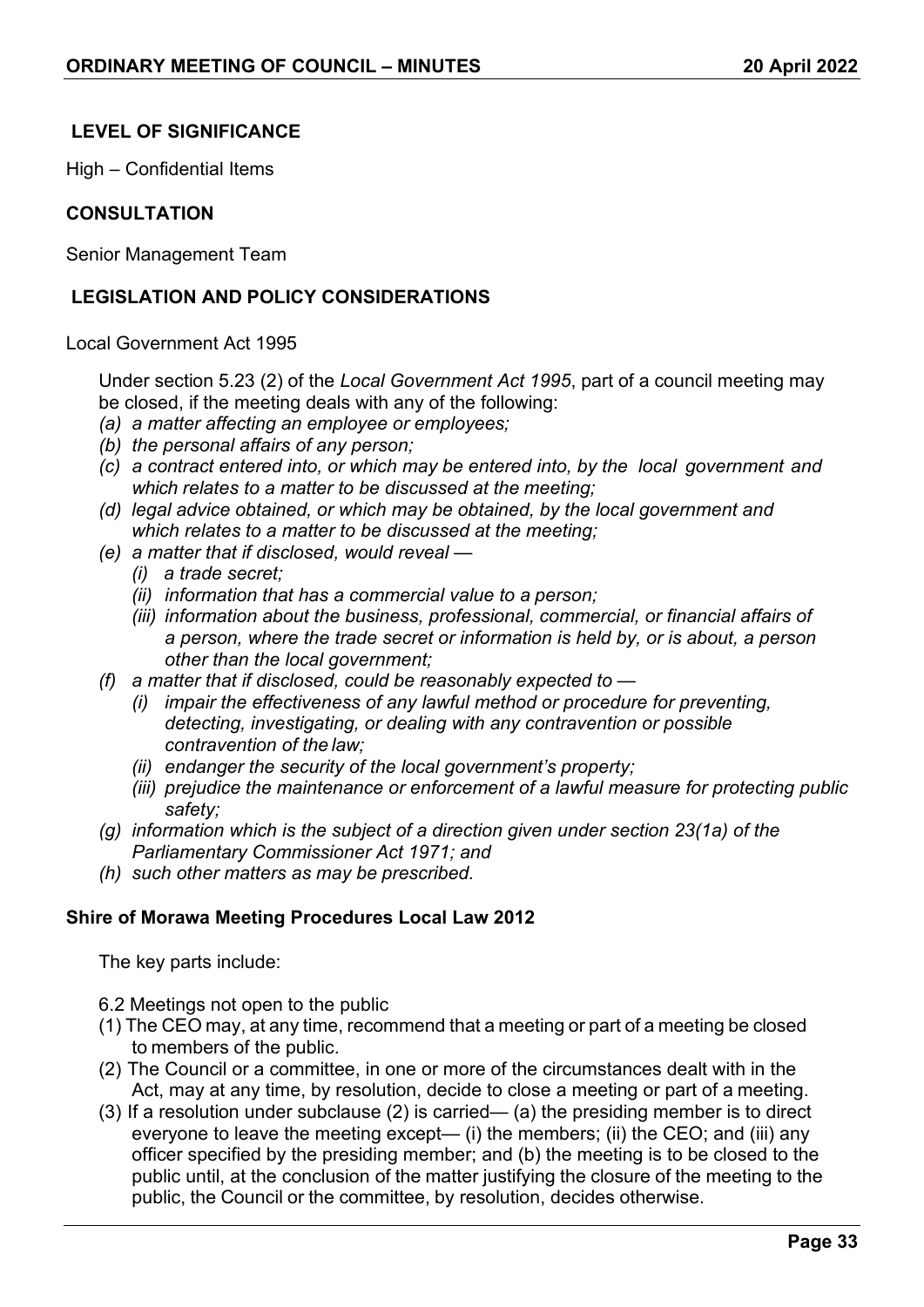- (4) A person who fails to comply with a direction under subclause (3)(a) may, by order of the presiding member, be removed from the meeting.
- (5) While the resolution under subclause (2) remains in force, the operation of clause 8.9 is to be suspended until the Council or the committee, by resolution, decides otherwise.
- (6) A resolution under this clause may be made without notice.
- (7) Unless the Council resolves otherwise, once the meeting is reopened to members of the public, the presiding member is to ensure that any resolution of the Council made while the meeting was closed is to be read out including a vote of a member to be included in the minutes.

#### **Strategic Community Plan 2018 to 2028 (desktop Review June 2020)**

**Outcome 4.3** A local government that is respected, professional and accountable.

#### **FINANCIAL AND RESOURCES IMPLICATIONS**

Any known financial implications are addressed in the respective reports.

## **RISK MANAGEMENT CONSIDERATIONS**

There are no known risk management considerations.

#### **CONCLUSION**

That Council closes the meeting to the public under section 5.23 (2) of the *Local Government Act 1995* and the *Shire of Morawa Meeting Procedures Local Law 2012* s 6.2 so that it can consider the reports as addressed.

#### **ATTACHMENT**

Nil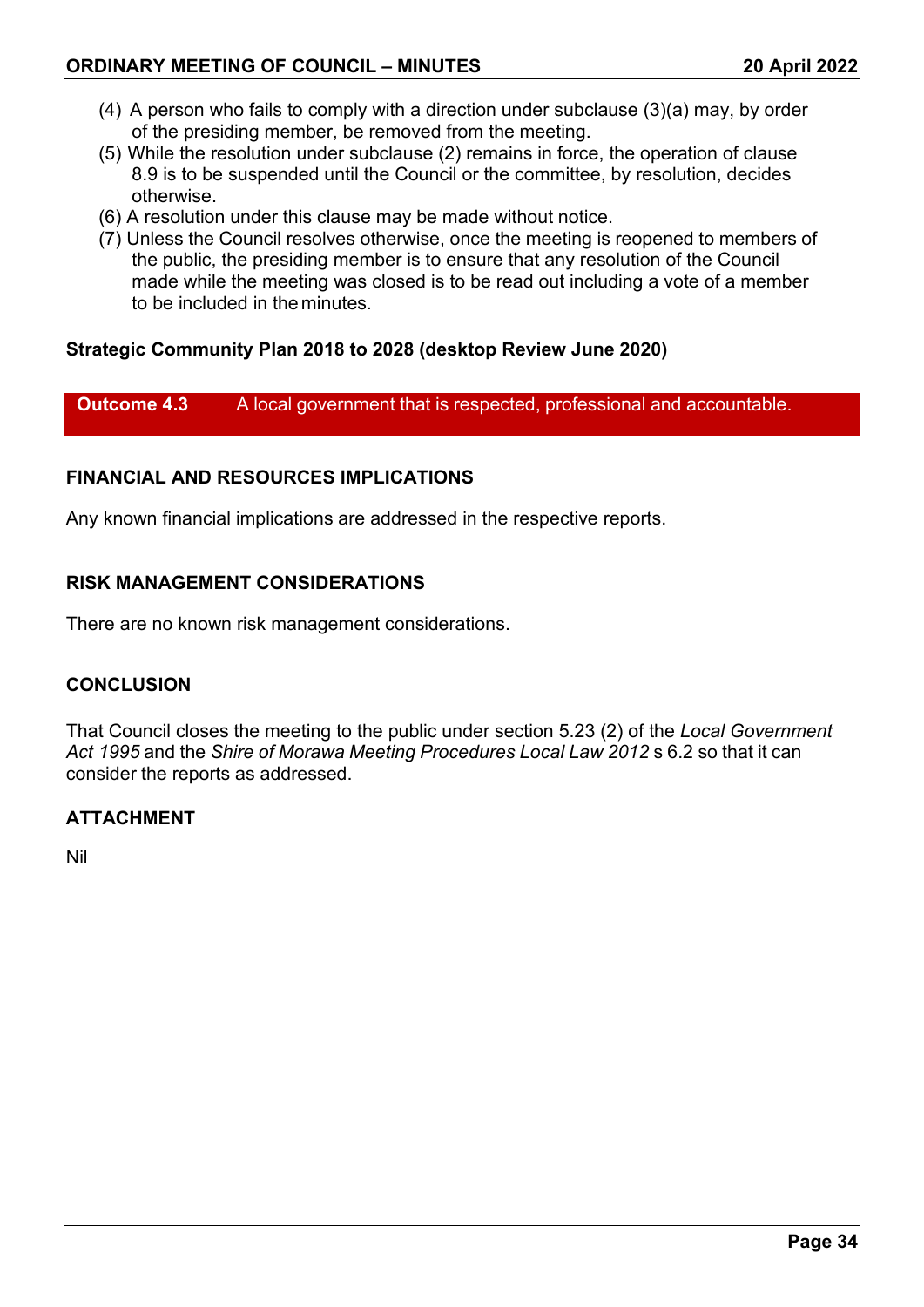## **15.2 Confidential Report – Sale of Abandoned Properties from Deceased Estates for Non-payment of Rates**

- **Author:** Executive Manager Corporate & Community Services
- **Authorising Officer:** Chief Executive Officer

**Disclosure of Interest:** The Author/Authorising Officer declare that both have no conflicts of interest pertaining to this item.

#### **OFFICER RECOMMENDATION/ RESOLUTION**

| 220410<br><b>Moved: Cr Collins</b> | <b>Seconded: Cr Stokes</b> |
|------------------------------------|----------------------------|
|------------------------------------|----------------------------|

**That Council:**

- **1. Accept the offer of \$5,000 (received via public auction) for 22 Richter Avenue and authorize the CEO and Shire President to apply the Common Seal to property transfer documents as required - subject to;**
	- **a. The CEO working with the Shire's lawyers to ensure the sale of contract includes adequate terms to ensure the property is cleared of all rubbish and external debris within 6 months and either returned to a habitable condition or demolished within 18 months.**
- **2. Subject to the sale of 22 Richter Avenue proceeding as per recommendation 1, write off all the remaining outstanding rates and charges associated with the property after the sale up to of \$15,000.**
- **3. Note the status of the sale of the derelict property at 43 Valentine Street as provided in the report**

 *CARRIED BY SIMPLE MAJORITY 6/0*